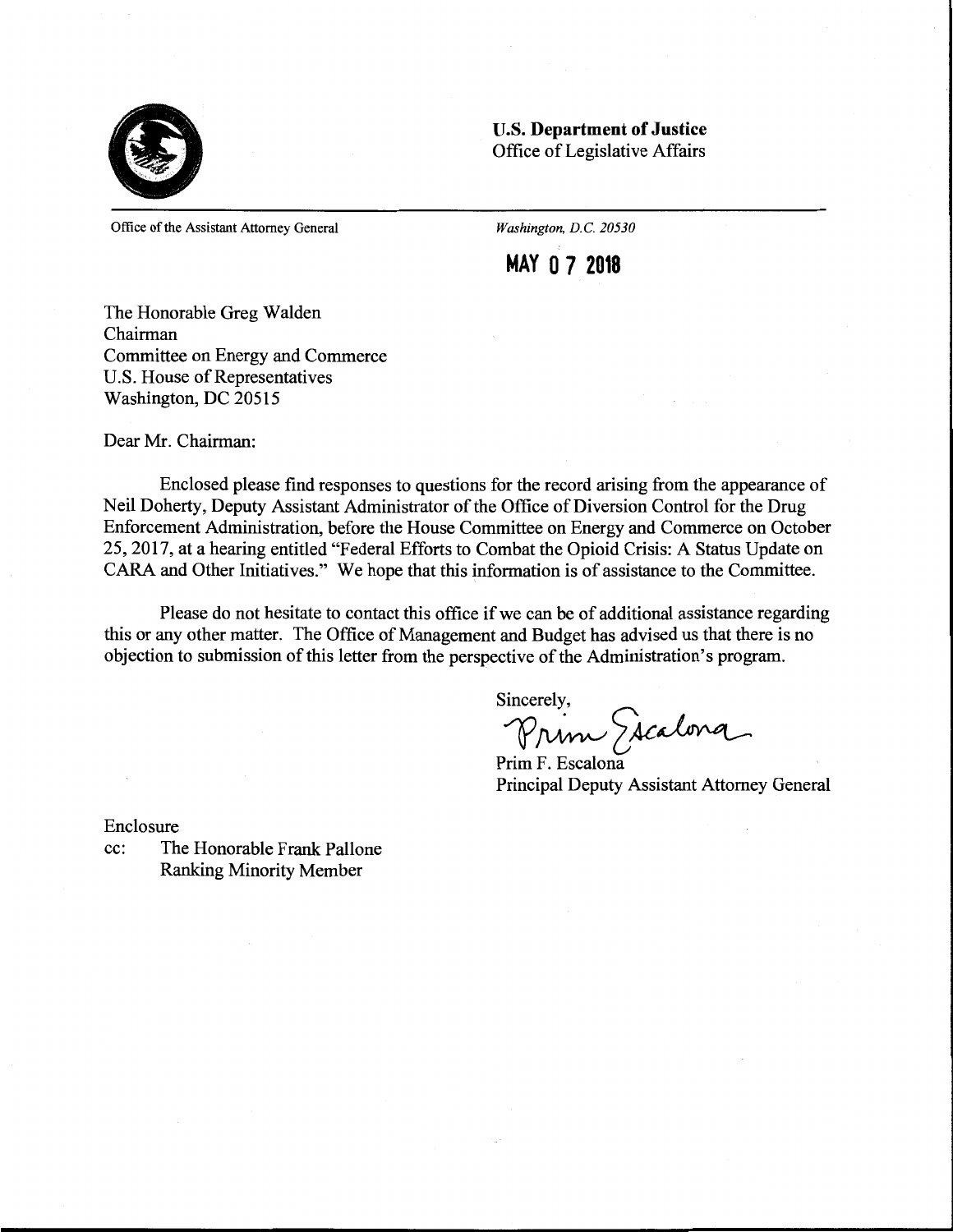#### QUESTIONS FOR THE RECORD

# NEIL DOHERTY DEPUTY ASSISTANT ADMINISTRATOR OFFICE OF DIVERSION CONTROL DRUG ENFORCEMENT ADMINISTRATION DEPARTMENT OF JUSTICE

### HOUSE COMMITTEE ON ENERGY AND COMMERCE

## **HEARING ON** "FEDERAL EFFORTS TO COMBAT THE **OPIOID** CRISIS: A STATUS UPDATE ON CARA AND OTHER INITIATIVES"

## OCTOBER 25, 2017

## Questions Posed by Representative Adam Kinzinger

1. With respect to Prescription Drug Monitoring Programs, what issues should we be aware of regarding PDMP access by law enforcement personnel?

RESPONSE: As you know, prescription drug monitoring programs (PDMPs) are state-run electronic database systems used by practitioners, pharmacists, medical and pharmacy boards, and, where permitted, law enforcement, but access varies according to state law. These programs are established through state legislation and are tailored to the specific needs of each state. The Drug Enforcement Administration (DEA) strongly supports robust PDMPs and encourages medical professionals to use this important tool to detect and prevent doctor shopping and other forms of diversion. Currently, 49 states have an operational POMP. Missouri will become the 50<sup>th</sup> state to have an operational PDMP, pursuant to the Governor's Executive Order in July 2017. As of January 2018, 40 of these 49 states with operational PDMPs require controlled substance prescribers to use the state's POMP prior to prescribing a controlled substance in certain circumstances as mandated by each state's legislation.<sup>1</sup> The DEA encourages all practitioners and pharmacists to use their state PDMPs.

PDMPs are valuable tools for prescribers, pharmacists, and law enforcement agencies to identify, detect, and prevent nonmedical prescription drug use and diversion. Law enforcement access to request, view, and utilize **POMP** data in support of ongoing investigations in a manner that protects personally identifiable information **(PH)** is vital. Access to information in support of active state and federal investigations varies widely from state to state, with some states requiring a court order in order for law enforcement to obtain data. These requirements can hinder DEA's investigations of those who are operating outside of the Controlled

1

<sup>&</sup>lt;sup>1</sup> PDMP Center of Excellence, Brandeis University. http://www.pdmpassist.org/pdf/Mandatory Query Conditions 20180102.pdf retrieved March 6, 2018.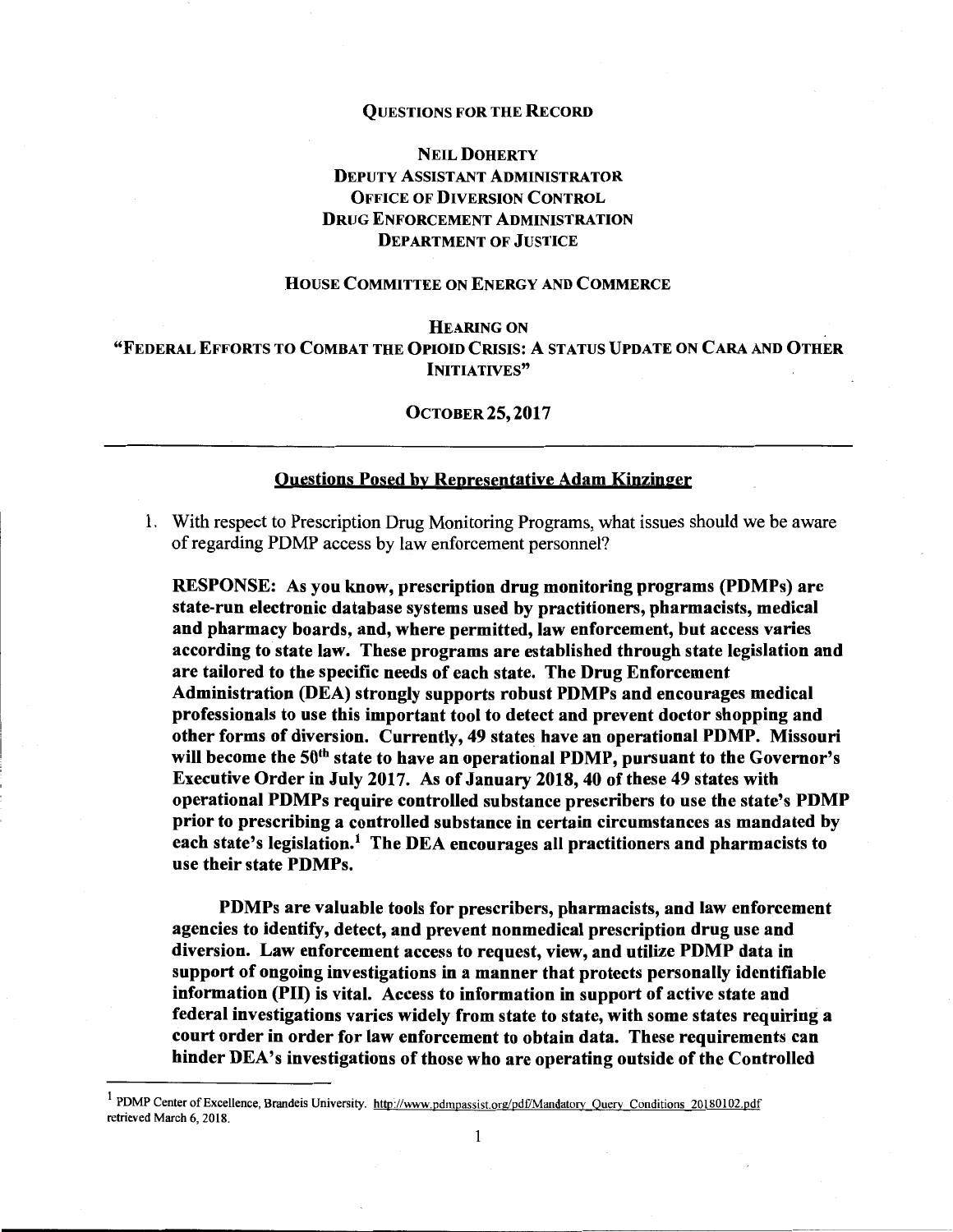**Substances Act (CSA) and may affect DEA's ability to effectively protect the public health and safety.** 

## **Questions Posed by Representative Bill Flores**

2. A serious problem in the opioid epidemic is synthetic drugs. The DEA released its 2017 National Drug Threat Assessment Monday. One of the findings was, and I quote, "Overdose deaths, already at high levels, continue to rise. The increased mixing of heroin with analogues of the highly-potent synthetic opioid fentanyl and other synthetic opioids has exacerbated this situation."

Our colleague, Mr. Katko of New York, testified before this committee earlier this month about a bill he has that help protect our communities from synthetics and analogues. Now, there is still work to be done on his proposal-which has passed the Judiciary Committee, I should note.

• Mr. Doherty, has the DEA focused any attention on providing technical comments on the Katko bill, titled the Stop the Importation and Trafficking of Synthetic Analogues  $Act - or SITSA$  for short?

**RESPONSE: Yes. The Department of Justice (the Department) and DEA have provided extensive technical assistance on SITSA to both the House and the Senate. The Department and DEA welcome any additional tools that Congress can provide to assist DEA in combating the opioid epidemic. In the interim, DEA will continue to utilize all available tools, including temporary scheduling of substances as authorized by 21 USC 81l(h). In fact, on November 9, 2017, the Department and DEA announced that we intended to take immediate action against the flow of illicit fentanyl analogues into this country and the alarming increase in overdose deaths linked to synthetic opioids by scheduling all fentanyl-related substances on an emergency basis. The "notice of intent" was published in the Federal Register on December 29, 2017. The final order was published in the Federal Register on February 6, 2018, and made effective on that date. Pursuant to this final order, anyone who possesses, imports, distributes, or manufactures any illicit fentanyl analogue will be subject to criminal prosecution in the same manner as for fentanyl and other controlled substances. This critical scheduling action will make** it **easier for federal prosecutors and agents to prosecute traffickers of all forms of fentanylrelated substances.** 

3. Are there tools that the DEA has requested from Congress to help combat synthetics?

**RESPONSE: DEA and the Department have provided technical assistance to both the House and Senate regarding SITSA, which would be a useful tool to combat the proliferation of synthetic analougues. As mentioned in the response to the previous question, DEA continues to utilize its regulatory authority to place many synthetic substances into Schedule** I **of the CSA pursuant to the aforementioned temporary scheduling authority.**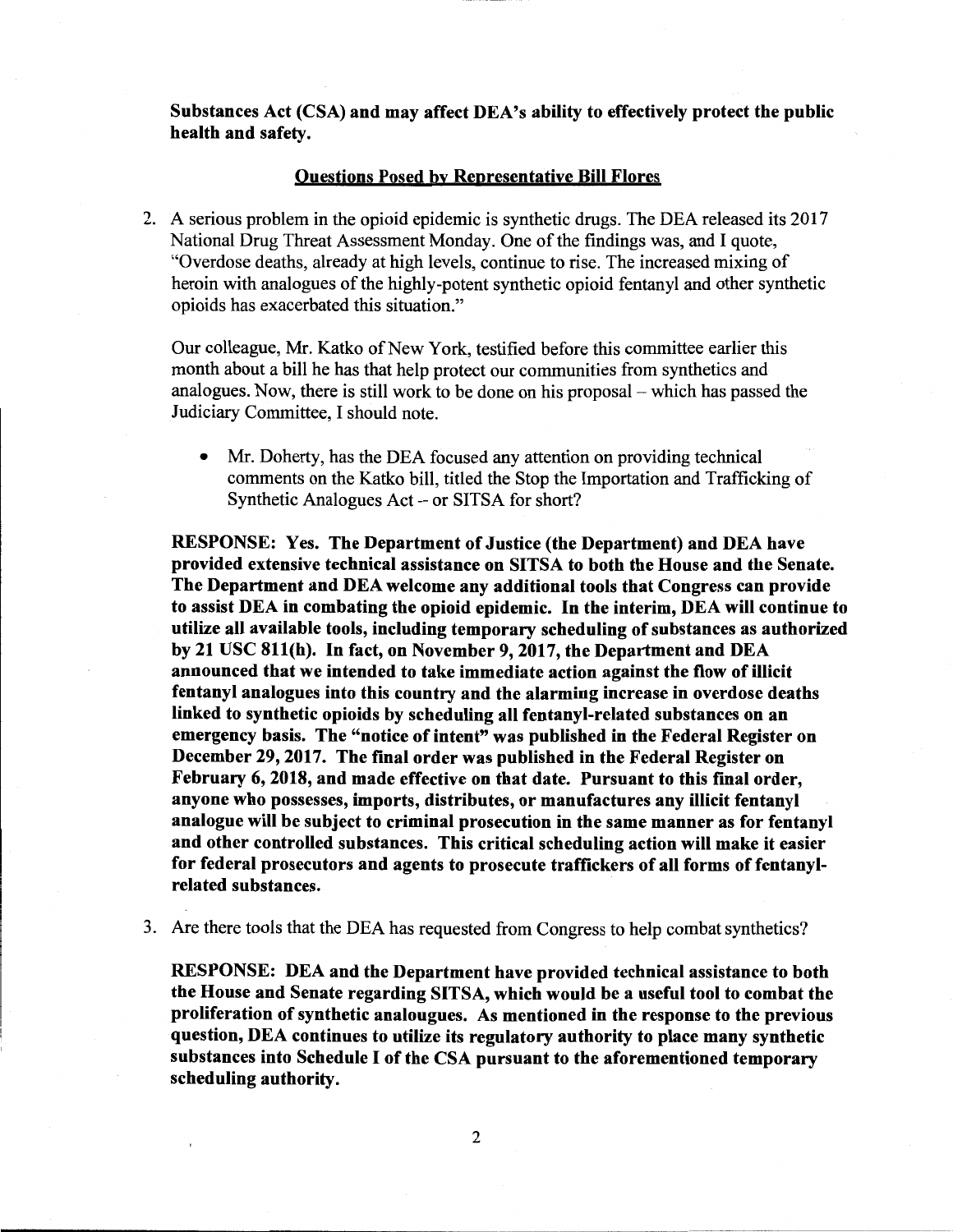- 4. I understand law enforcement desires additional scheduling authorities, while researchers have concerns with how this may unintentionally impact the scientific community's ability to study compounds for groundbreaking medications.
	- Is there a way we can strike a balance of scheduling these rapidly-multiplying analogues in a timelier manner while also protecting the important work being done by scientific researchers?

**RESPONSE: The introduction of new drugs of abuse is causing unprecedented harm to our communities and scheduling is an important tool DEA uses to protect the public from the trafficking and diversion of these harmful substances.** It **bears repeating that scheduling does not prevent DEA-registered researchers from conducting research on the substances. DEA agrees that it is important for the research community to have access to these novel psychoactive substances and DEA strongly supports research with controlled substances, including those in schedule** I **of the CSA. This research informs regulatory and policy decisions. Indeed, the process of drug scheduling requires the Department of Health and**  Human Services **(HHS)** to evaluate the research and provide DEA with a binding recommendation regarding the control of a substance. The scientific evidence remains critical to both the drug scheduling and the approval process. As a provider of this binding control recommendation and a primary source for funding, HHS should continue to maintain a robust role. The procedures that **must be followed to apply for a DEA registration to conduct research with a schedule** I **controlled substance are set forth in 21 C.F.R. 1301.18.** 

**DEA has taken steps to simplify the research application process, including the introduction of a new electronic system through which applications can be submitted, and will continue to work with the research community to ensure applications are processed in a timely manner. DEA has granted every application received for bona fide research with a schedule** I **controlled substance, and as of March 18, 2018 there are 601 DEA-registered schedule** I **researchers.** 

**DEA worked with the Department to provide formal technical assistance on SITSA. During that time, DEA and HHS engaged extensively in order to understand its concerns related to permanent scheduling and research under SITSA.** 

## **Questions Posed by Representative Chris Collins**

5. As PDMPs have evolved in recent years, incorporating PDMP data into a prescriber or pharmacist's clinical workflow seems to be the key to ensuring that the data is used effectively while also increasing efficiency and saving time for providers. What are the barriers currently preventing more states from incorporating PDMP data into clinical workflow?

**RESPONSE: DEA agrees that integrating PDMP data into electronic health records to better inform the prescriber and pharmacist before a prescription**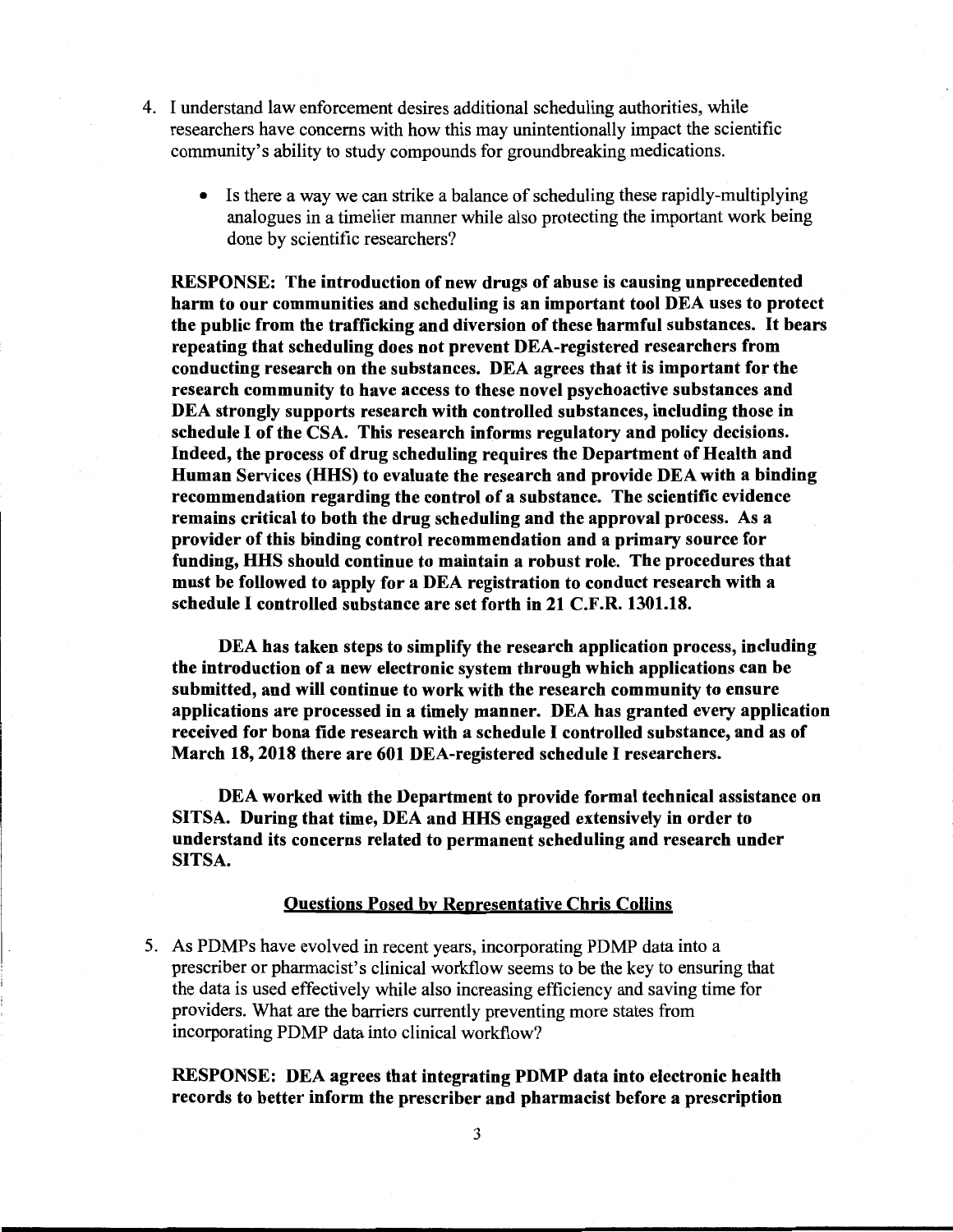**is dispensed is a best practice. However, DEA is not aware of barriers that are currently preventing states from incorporating PDMP data into clinical workflow and respecfully defers to HHS.** 

6. We know that the "moment of clarity" when a patient realizes they need to go into treatment can be short-lived, and having resources in place to immediately connect patients to treatment is critical to the chances of recovery. When a PDMP does indicate a patient has been "doctor shopping" and potentially has a substance use disorder, what policies are in place to direct them to treatment if they wish to go? If none exist, how could we help encourage them to access treatment at that time?

**RESPONSE: DEA is not aware of any policies aimed at directing patients to treatment and would respectfully defer to the Bureau of Justice Assistance (BJA) or HHS. Although there are no policies mandating referral to treatment, DEA is not aware of anything to prohibit health professionals who currently have access to PDMP information to engage in intervention and referral to treatment. DEA defers to the Substance Abuse and Mental Health Services Administration (SAMHSA) to explore the expanding practice of screening, brief intervention, and referral to treatment among health professionals. Additionally, DEA plays a role in supporting effective drug treatment of persons with opioid use disorders through providing waivers and certifications to physicians, physician assistants, and nurse practitioners to dispense/administer medications approved by the U.S. Food and Drug Administration (FDA) for addiction treatment** - **buprenorphine, naltrexone, and methadone in certain settings.** 

7. a. Some states such as Massachusetts have started using data as a weapon in the fight against opioids. They are combining data from prescription records, death records, medical examiners ... even prisons. For example, they found that a person who is released from jail in Massachusetts has a 56 times greater chance of dying from an overdose than the average person. They are using that information to make better policy decisions, as well as to identify specific individuals who are in need of services. States are supposed to be the laboratories of democracy. What has the CDC learned from states in their use of data analytics?

## **RESPONSE: DEA respectfully defers to the Centers for Disease Control and Prevention (CDC) for a response.**

b. Is there a plan to use data to fight the opioid crisis?

**RESPONSE: DEA uses data when pursuing actions against those who violate the CSA. For example, the Automation of Reports and Consolidated Orders System (ARCOS) is the electronic system in which manufacturers and distributors report the manufacture, sale, purchase, loss, or other disposition of certain controlled substances. ARCOS is an important tool in both DEA's law enforcement mission and its regulatory mission. DEA field elements use ARCOS to assist investigators with accountability audits during onsite regulatory investigations and also to review**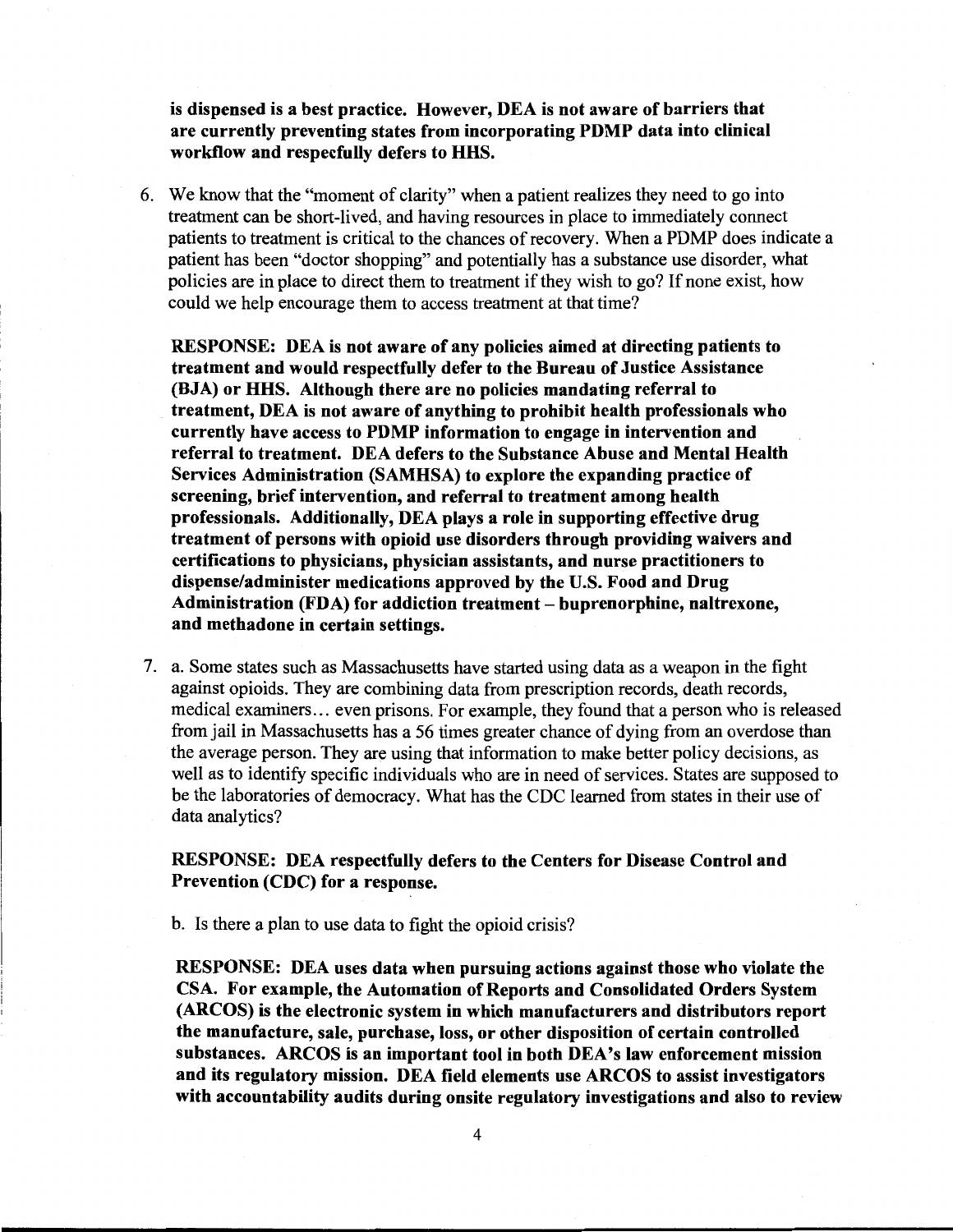and verify specific registrant's activities and reporting accuracy. A unit within the Diversion Control Division's Pharmaceutical Investigations Section uses aggregated ARCOS data to identify patterns and trends in the flow of narcotic controlled substances through the closed system of drug distribution created by the CSA. This unit performs quality control reviews of ARCOS data and then uses validated ARCOS data to detect anomalies and identify leads. This unit is now proactively preparing reports for each of DEA's 22 Field Divisions to prioritize DEA's limited resources in furtherance of criminal, civil, and regulatory investigations. DEA shares ARCOS data with its federal, state, local, and tribal law enforcement and regulatory counterparts who have a need to know and are operating in coordination with DEA for investigative purposes. In addition to ARCOS data, DEA registrants are required under current regulations to report the theft or significant loss of controlled substances. Each report is fully investigated and this data also informs DEA's decision making and resource prioritization.

In addition to data that is collected by DEA pursuant to the CSA, we are also engaging with both federal and state partners on data sharing agreements to enhance our efforts. DEA is currently working with a coalition of States Attorneys General (Coalition) to develop an information-sharing agreement in support of ongoing investigations that the Coalition has initiated. This information sharing agreement will include the sharing of ARCOS data with States and in return, those States who can, will share data from PDMPs in support of active DEA investigations. DEA has also been working with HHS on an information sharing agreement. HHS's Office of Inspector General (OIG) has been sharing with DEA information from HHS's OIG analytics for the Medicare Program. DEA has already received data from HHS regarding the Part D prescription program that is being utilized alongside additional data in support of ongoing matters.

Finally, in line with the Department's Opioid Fraud and Abuse Detection Unit (a Department pilot program announced in August, 2017), the Department, DEA, Federal Bureau of Investigation (FBI), and counterparts at HHS are utilizing advanced data-analytics to combat the opioid crisis. As part of this program, the Department has dedicated experienced prosecutors for a three-year term in twelve districts, who will focus solely on investigating and prosecuting health care fraud related to prescription opioids, including pill mill schemes and pharmacies that unlawfully divert or dispense opioids for illegitimate purposes.

### Questions Posed by Representative Buddy Carter

8. Under CARA, prescribers can write up to three 30-day prescriptions without any refills. You can look into how pharmacists could play a larger role and ways to address prescriber behavior.

Additionally, you can ask questions about limiting prescriptions for acute pain needs, such as dental work or minor surgeries with the possibility for a limited refill.

Mr. Doherty, under CARA, prescribers were allowed to write up to three 30-day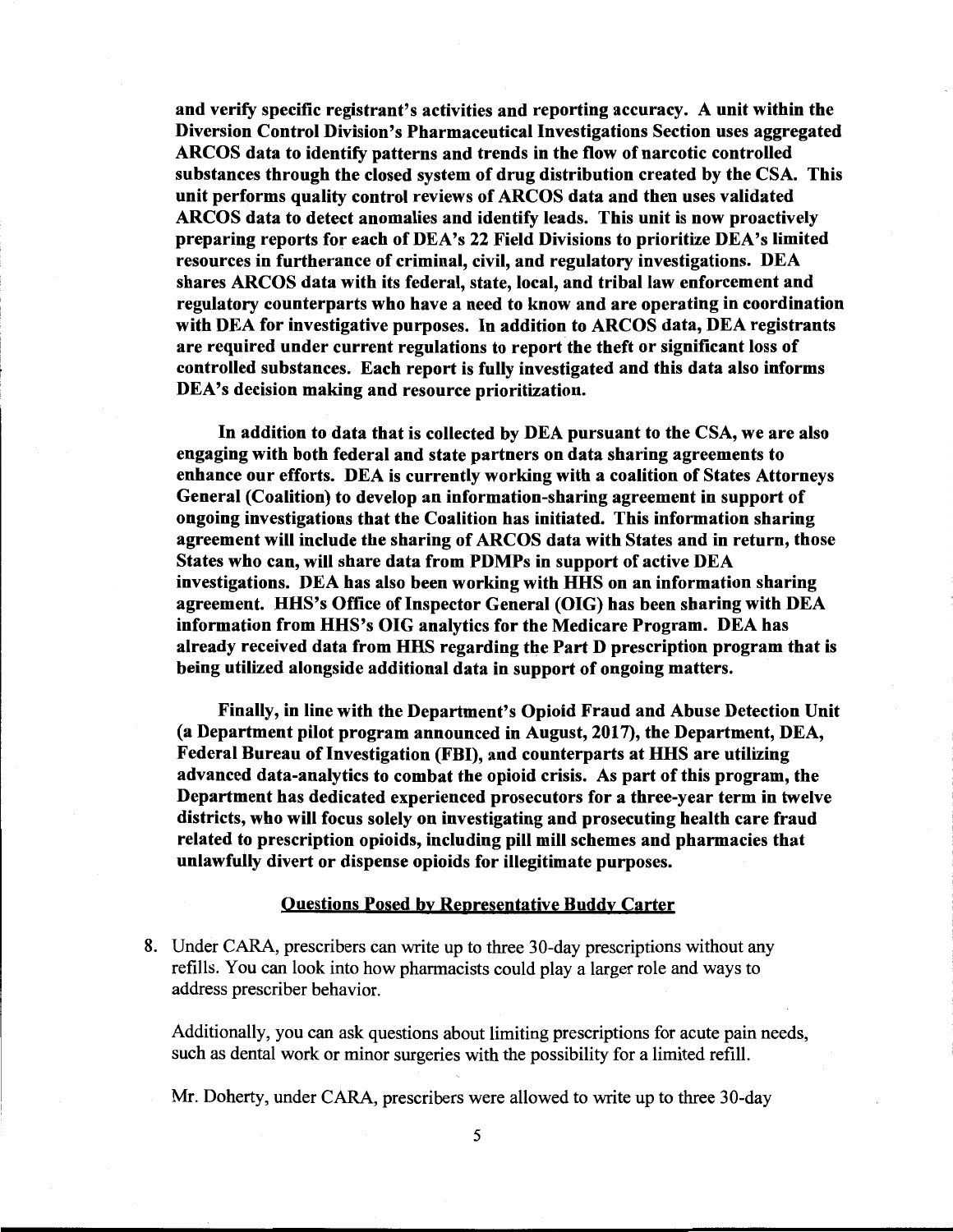prescriptions for a patient but no refills. While CARA took some great steps forward, I think it's worth taking another look at its progress and ways to improve the program. One area I'd like to raise would be limiting prescriptions for acute pain procedures and needs. As a pharmacist, I've seen people come in with 30 day prescriptions for minor dental procedures. Have you looked in to that possibility and what would be the DEA's outlook on such a move?

**RESPONSE: DEA has reviewed CARA and could not locate a provision authorizing prescribers to write up to three 30-day prescriptions for a patient with no refills. The question may be referring to a final rule on the "Issuance of Multiple Prescriptions for Schedule** II **Controlled Substances," which DEA published in the Federal Register on November 19, 2007. (72 FR 64929) This rule allowed prescribers to issue three sequential prescriptions at one time for a**  schedule II controlled substance, effectively allowing a patient to be issued **prescriptions for a 90-day supply of controlled substances. 21 C.F.R. 1306(b). DEA does not dictate what quantities of controlled substances constitute a 30-day supply, as DEA does not regulate the practice of medicine.** 

**With regard to limiting prescriptions for acute pain, DEA notes that the CDC published guidance to prescribers suggesting that three days or less of an opioid medication will often be sufficient for acute pain. DEA does not dictate the amount of a controlled substance that a prescriber should authorize as these clinical decisions are the direct result of the doctor's clinical training and the result of his/her evaluation of the patient's particular needs.** 

**Finally, DEA provided technical assistance on the provision in CARA that authorized prescribers and patients to request a partial fill of a prescription for a schedule** II **controlled substances. This provision authorizes a patient or practitioner to request that the pharmacist only dispense a portion of the quantity prescribed, and he/she may request the remainder of the quantity prescribed to be dispensed within 30 days. This provision was intended to reduce the amount of unused and unwanted opioids outside of the drug supply chain, i.e., in people's homes.** 

9. Would the DEA be willing to look at reducing the number of prescriptions for opioids and allowing for one, limited refill of the prescription? I believe it could help to reduce the amount in circulation as well as address some of these accessibility needs we've brought up through take-back programs.

**RESPONSE:** It **is not clear how authorizing one limited refill of a schedule** II **controlled substance would result in a reduction in the number of prescriptions written and the amount of controlled substances in circulation. The refilling of a prescription for a controlled substance listed in schedule** II **is prohibited under Federal law. 21 USC §829(a).** 

10. October 28th is the 14th National Drug Take-Back Day. During your tenure in the state legislature, you helped create the program that turned in 9,630 pounds of unwanted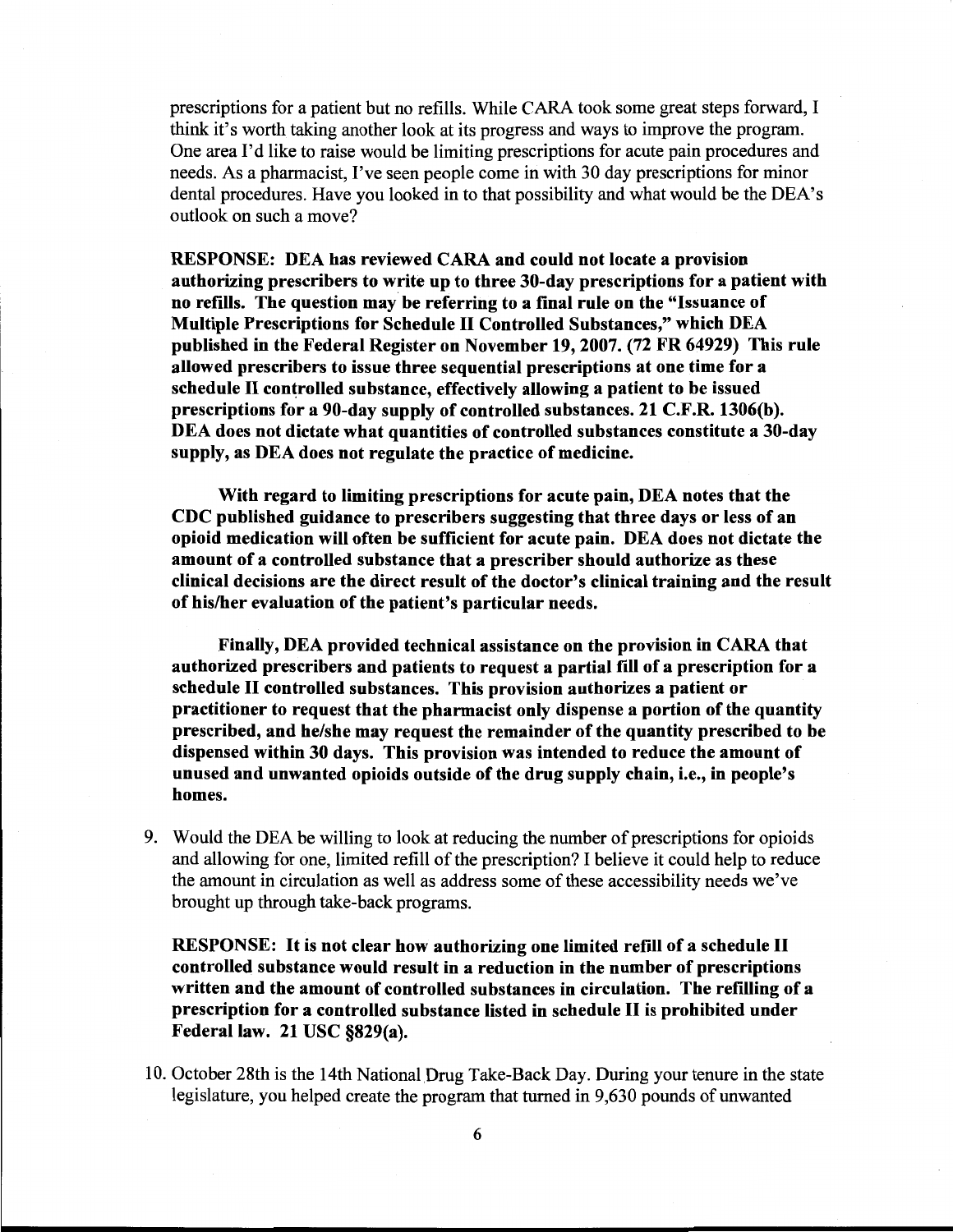medications during the April drive in Georgia.

• How would the DEA approach a national mail-in take-back program across the country? What sort of security concerns and guidelines would need to be addressed to make it effective?

RESPONSE: A mail in take-back program is one of several acceptable options authorized under current DEA regulations. 21 C.F.R. 1317.70. On September 9, 2014, DEA issued a final rule, titled "Disposal of Controlled Substances." These regulations implement the Secure and Responsible Drug Disposal Act of 2010 and expand upon the previous methods of disposal by including disposal at drop-boxes in pharmacies and law enforcement agencies, mail back programs and drug deactivation systems if they render the product irretrievable. Through these regulations, DEA continues to focus its national attention on the issue of the misuse of prescription drugs and related substance use disorders (SUDs), and promotes awareness that one source of these drugs is often the home medicine cabinet. According to the 2016 National Survey on Drug Use and Health, approximately half of persons aged 12 or older who misused pain relievers in the past year bought or took the pain relievers from a friend or relative, or received it free from a friend or relative. These regulations provide a safe and legal method for the public to dispose of unused or expired controlled prescription drugs (CPDs). As of January 9, 2018, a total of 3,214 DEA registrants have become "authorized collectors."

11. On top of those concerns, would a nominal fee paid by the patient be able to cover the costs of such a program?

RESPONSE: Per 21 C.F.R. 1317.70(c), "collectors or law enforcement that conduct a mail-back program shall make packages available (for sale or for free)" for the collection of controlled substances via mail. Collectors set their own fee should they choose to do so. It should be noted that 21 C.F.R. 1317.70(c)(4) states that "the cost of shipping the package shall be postage paid."

## Questions Posed by Representative Pete Olson

12. Of the grant funding provided for in CARA, how much funding has been allocated to state prescription drug monitoring programs (PDMPs)? Do you think states need additional federal grant funding to improve their PDMP or to fund clinical workflow integrations?

RESPONSE: DEA does not have grant making authority and is therefore unaware of how much funding has been allocated to state prescription drug monitoring programs as a result of CARA.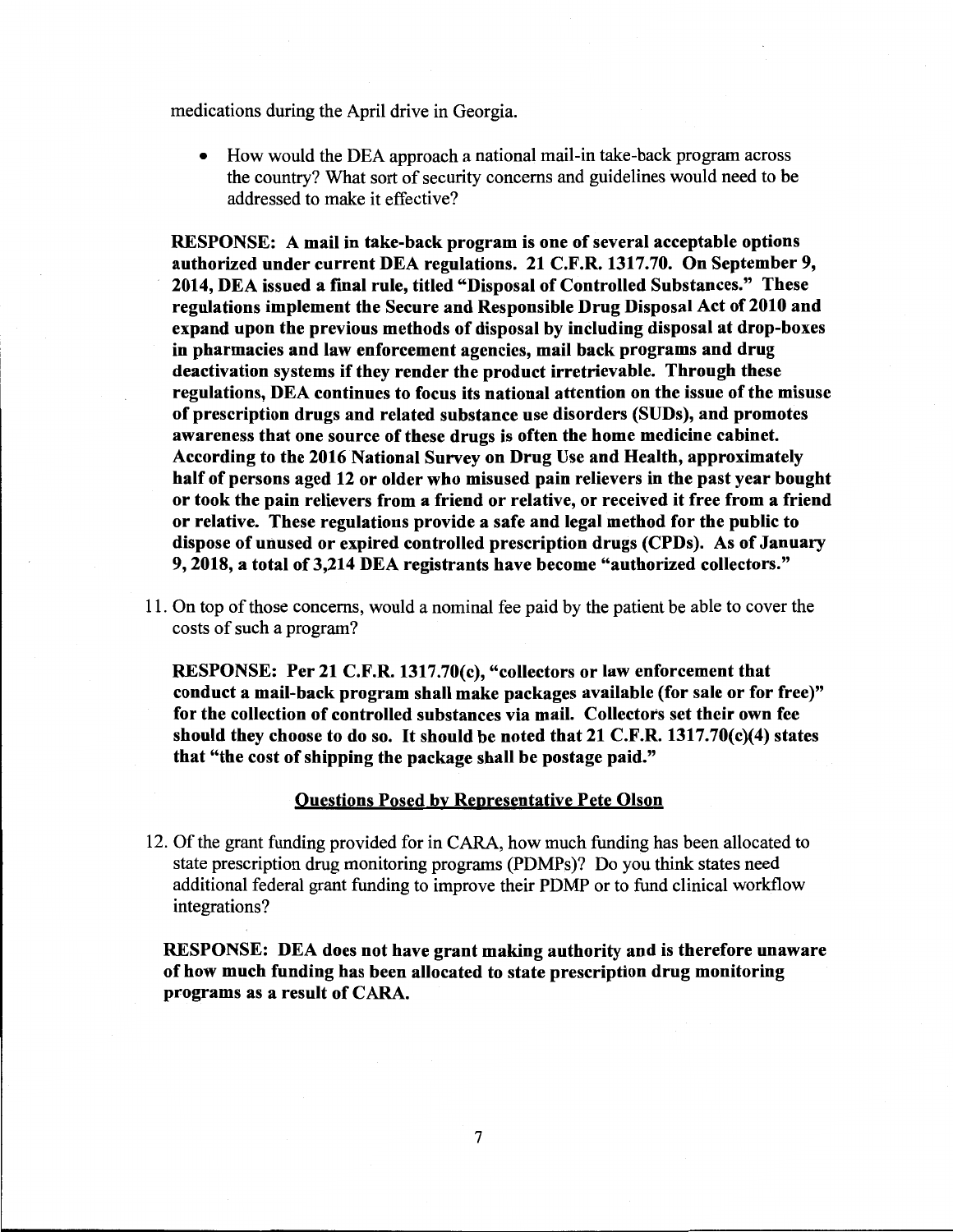## Questions Posed by Representative Susan Brooks

13. I have heard you say that preventing drug use before it begins is the most cost-effective way to reduce drug use and its consequences. In your opinion, what are the characteristics of successful prevention intervention programs? Besides lack of resources, what are the barriers to implementing intervention programs?

RESPONSE: It is true that preventing drug use before it starts is the most costeffective way to reduce drug use and its related consequences. Interventions that prevent substance misuse and substance use disorders can yield a greater economic return than the services that treat them. For instance, a study of prevention programs estimated that every dollar spent on effective, school-based programs to delay onset of use of alcohol, tobacco, and illegal drugs may save an estimated \$18 in costs related to problems later in life such as lost productivity and diminished quality of life.<sup>2</sup>

**Effective research-based programs share the following core elements: structure-how each program is organized and constructed; content-how the information, skills, and strategies are presented; and delivery-how the program is selected or adapted and implemented, as well as how it is evaluated in a specific community. When adapting programs to match community needs, it is important to retain these core elements to ensure that the most effective parts of the program stay intact.** <sup>3</sup>

**While it is important to note that prevention strategies must be tailored to the individual setting, thereby avoiding a "cookie-cutter" approach, successful prevention approaches share a variety of characteristics. For instance, they are data-driven, in that data is compiled and used to guide all prevention-related decisions, from determining which drug abuse issues to address to choosing the most appropriate way to address those problems. Also, they focus on populationlevel change, which means implementing multiple strategies that address the identified risk and protective factors related to drug abuse in a given community. Furthermore, they are comprehensive, combining a variety of strategies rather than relying on a singular strategy. Lastly, they rely on a team approach. An effective prevention approach needs** - **and greatly benefits from** - **the participation of diverse partners. These individuals and institutions may change over time, but**  the need for prevention partners is constant.<sup>4</sup>

**Besides a lack of resources, which continues to be a significant barrier to implementing prevention and intervention programs throughout the government, other barriers include insufficient training and technical assistance opportunities** 

<sup>&</sup>lt;sup>2</sup> Miller, T., & Hendrie, D. (2008). Substance abuse prevention dollars and cents: A cost-benefit analysis. (DHHS-Pub. No. (SMA) 07-4298). Rockville, MD: Substance Abuse and Mental Health Services Administration, Center for Substance Abuse Prevention.)

<sup>&</sup>lt;sup>3</sup> www.drugabuse.gov/publications/preventing-drug-abuse-among-children-adolescents-in-brief/chapter-3applying-prevention-principles-to-drug-abuse-prevention-programs/what-are

<sup>4</sup>www.samhsa.gov/capt/applying-strategic-prevention-framework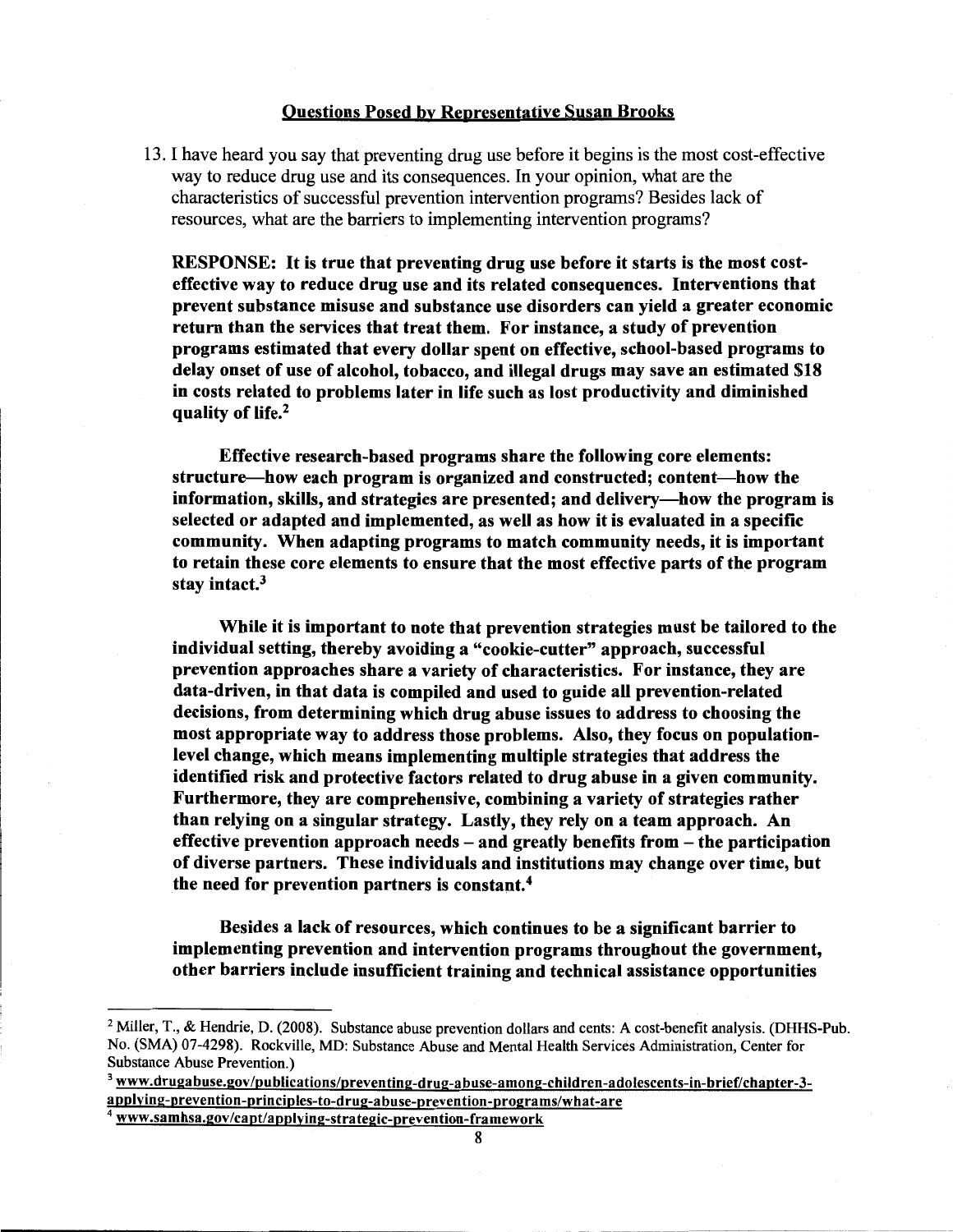**for community coalitions and others across the nation working to prevent drug abuse, workforce shortages in the drug abuse prevention field, a lack of conformity to implementing evidence-based programs as designed, and apathy about drug abuse prevention in general.** 

## **Questions Posed by Representative Markwayne Mullin**

14. I introduced H.R.3528, the Every Prescription Conveyed Securely Act, with Katherine Clark (D-MA), to require e-prescribing of controlled substances (EPCS) under Medicare Part D. As you may know, the President's Commission on Opioids recommended that the use of e- prescribing of opioids should be encouraged. Since the DEA relaxed its prohibition of e-prescribing for controlled substances in 2010, e-prescribing has expanded for Medicare beneficiaries and six states have mandated its use specifically for controlled substances.

Does the DEA have a position on this legislation? Please explain the DEA's position and any concerns it may have with EPCS.

**RESPONSE: Thank you for your work on this important issue. The Administration has not taken a position on this legislation. DEA supports the eprescribing of controlled substances through its issuance of an interim final rule on EPCS, which was published in the Federal Register in March 2010. This rule clarifies the criteria by which DEA-registered practitioners may electronically issue controlled-substance prescriptions and by which DEA-registered pharmacies may receive and archive those prescriptions.** It **also creates an authentication procedure to ensure the prescriptions are not forgeries. The goal of this interim rule is to reduce the number of errors caused by illegible written prescriptions and help hospitals integrate prescription records into other medical files. As a result of this interim final rule, DEA received a number of comments and subsequently has met with stakeholders as it drafts a final rule. DEA will continue to work towards the publication of this final rule.** 

### **Questions Posed by Representative Ben Ray Luian**

- 15. In the U.S., we still have too few locations to drop off unwanted and expired medication - some of which can be dangerously addictive or fatally lethal in even small doses - like fentanyl. According to the 2017 National Drug Threat Assessment, in 2015, over half of people who misused prescription pain relievers, like opioids, got them from a friend or relative while roughly 34% got them from one doctor.
	- Administrator Doherty, what is the DEA doing to combat the misuse of pain relievers that are given by, bought from, or stolen from family friends?

**RESPONSE: On September 9, 2014, DEA issued a final rule, titled "Disposal of Controlled Substances/' These regulations implement the Secure and Responsible Drug Disposal Act of 2010 and expand upon the previous methods of disposal by including disposal at drop-boxes in pharmacies and law enforcement agencies,**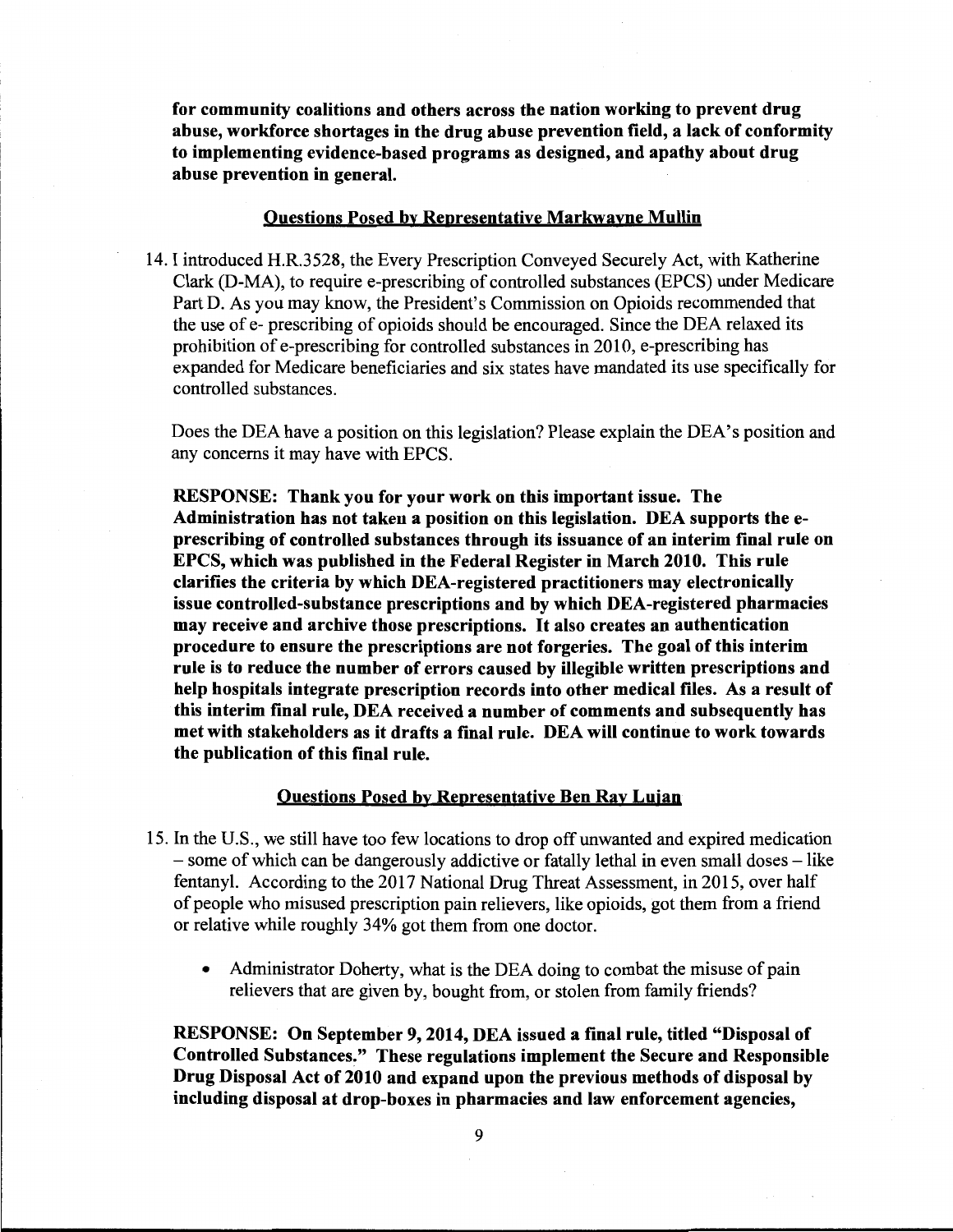mail back programs and drug deactivation systems if they render the product irretrievable. Through these regulations, DEA continues to focus its national attention on the issue of the misuse of prescription drugs and related SUDs, and promotes awareness that according to the 2016 National Survey on Drug Use and Health, one source of these drugs is often the home medicine cabinet, as approximately half of persons aged 12 or older who misused pain relievers in the past year bought or took the pain relievers from a friend or relative, or that friend or relative gave it to the user for free. These regulations provide a safe and legal method for the public to dispose of unused or expired CPDs. As of January 9, 2018, a total of 3,214 DEA registrants have become "authorized collectors."

Since 2010, DEA has held its National Drug "Take Back" Initiative (NTBI) to provide a convenient and safe option to dispose of unused, expired and/or unwanted prescription drugs. DEA's most recent NTBI was held on April 25, 2018. As a result of all fifteen National Take Back Days, DEA, in conjunction with its state, local, and tribal law enforcement partners, has removed a total of nearly 10 million pounds (4.98 tons) of medications from circulation. The sixteenth National Drug Take Back Day is scheduled for October 2018.

Education is a key piece of combatting the opioid epidemic, including the misuse of pain relievers that are given by, bought from, or stolen from family friends. DEA initiated and continues to expand upon its 360 Strategy. The strategy leverages existing Federal, state, local, and tribal partnerships to address the problem on three different fronts: law enforcement, diversion control, and demand reduction. Our enforcement activities are directed at the violent cartels and drug trafficking gangs responsible for feeding the heroin and prescription drug epidemic in our communities. We are also enhancing our diversion control efforts and working with community partners for them to implement evidence-based programs and efforts designed to reduce demand and to prevent the same problems from resurfacing.

As part of the 360 Strategy, DEA has partnered with Discovery Education, a division of Discovery Communications, to develop and distribute a prescription opioid and heroin education curriculum to middle and high school students, their teachers, and parents. We are calling it *Operation Prevention* and have started nationwide development of this program. Our goal is to educate children about the science of addiction and the true danger of prescription opioids and heroin, and to "kick start" life-saving conversations in the home and classroom. This awardwinning program is available at no cost to schools nationwide and includes resources such as standards-aligned lesson plans, interactive student activities, parent resources and more - all available through an online portal. Operation Prevention launched in October 2016 with a virtual field trip, viewed live by more than 200,000 students, in all 50 States and in seven foreign countries. The program has reached more than 1.1 million students to date, will run for at least three consecutive school years (through spring 2019), and will be free for all law enforcement, prevention, treatment, and community groups to use and distribute.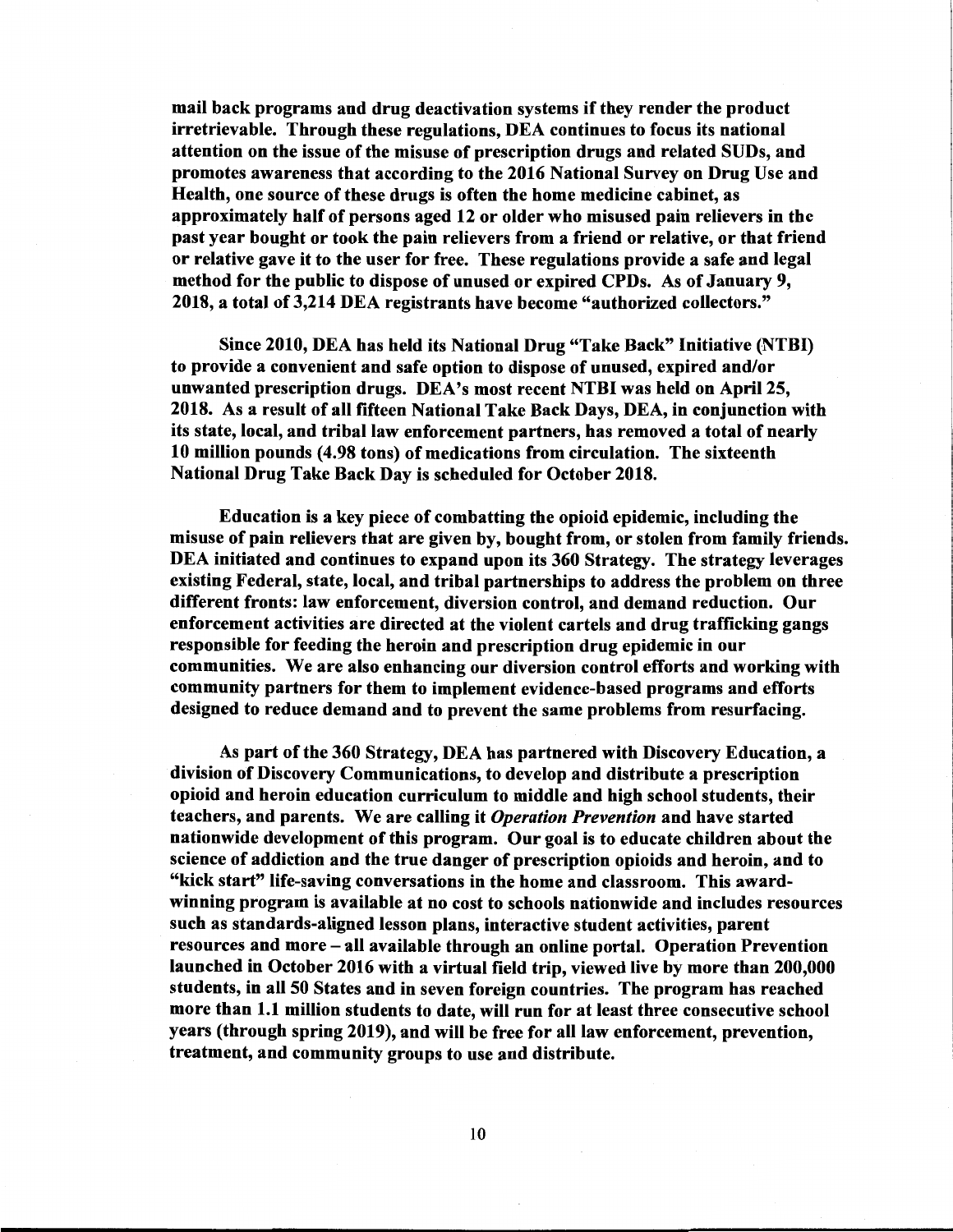**Since launching the 360 Strategy in 2016, it has been implemented in eight cities: Louisville, Kentucky; St. Louis, Missouri; Pittsburgh, Pennsylvania; Milwaukee, Wisconsin; Dayton, Ohio; Albuquerque, New Mexico; Charleston, West Virginia; and Manchester, New Hampshire. DEA is expanding this program to additional locations including the announcement of the Salt Lake City, Utah location in September 2017. Our enforcement efforts will continue across the United States with our law enforcement and community partners.** 

16. What is the DEA doing to make it harder to misuse of prescription drugs attained directly from doctors?

**RESPONSE: DEA cannot control if ultimate users will misuse prescription drugs obtained directly from doctors. With that said, DEA works to prevent the diversion of controlled prescription drugs from doctors. DEA Tactical Diversion Squads (TDSs) investigate suspected violations of the CSA and other federal and state statutes pertaining to the diversion of controlled substance pharmaceuticals and listed chemicals. These unique groups combine the skill sets of Special Agents, Diversion Investigators, and a variety of state and local law enforcement agencies. They are dedicated solely towards investigating, disrupting, and dismantling those individuals or organizations involved in diversion schemes** ( **e.g., "doctor shoppers," prescription forgery rings, and DEA registrants who knowingly divert controlled substance pharmaceuticals). Between March 2011 and the present, DEA increased the number of operational TDSs from 37 to** 77. In **addition, we established two mobile TDSs that can deploy quickly to "hot spots" in furtherance of the Diversion Control Division's mission.** 

**Additionally, please see the discussion of DEA's National "Take-Back" Initiative discussed above in response to question 1. This program, along with the authorized disposal methods in the Secure and Responsible Drug Disposal Act of 2010 and 21 C.F.R. 1317, is intended to reduce the amount of unwanted and unused controlled prescription drugs in peoples' homes such that they cannot be misused by the ultimate user or others.** 

17. I'm aware of private sector organizations such as CVS and Walgreens that are working diligently to provide more drop-off locations in their stores and local communities. What would it take to have drop-off locations for controlled substances in every community in the United States? What is the public sector doing to aid the private sector in these efforts?

**RESPONSE: The DEA cannot mandate nor does it offer an incentive to a DEAregistered pharmacy, hospital or clinic to become an "authorized collector" pursuant to the September 2014 final order that establishes rules for this activity. DEA strongly encourages its approximately 90,000 registrants in these classes to consider becoming authorized collectors so that families have safe and convenient opportunities to dispose of unused and unwanted controlled prescription drugs 365 days per year.**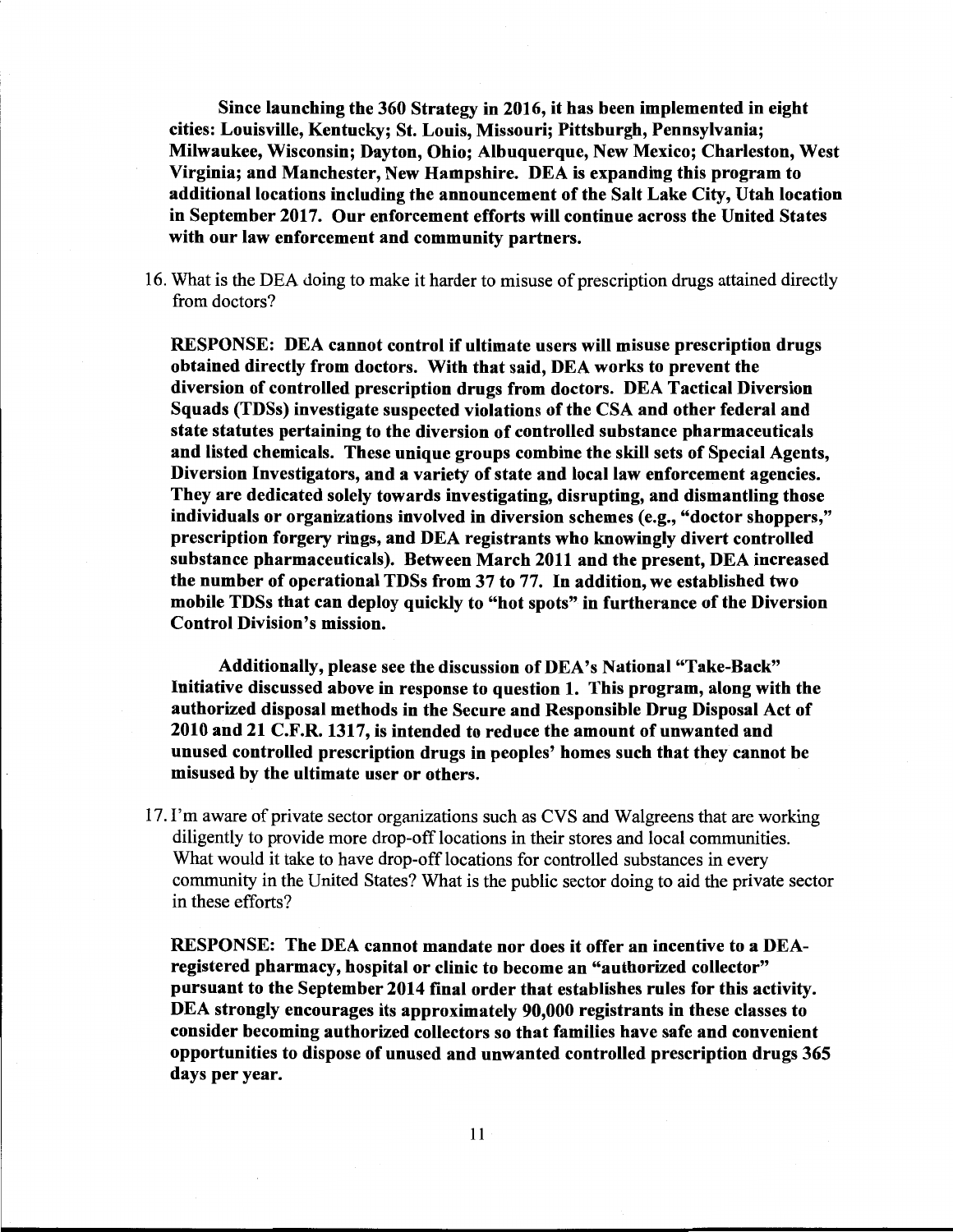## **The GAO recently studied this issue in its report entitled,** *Preventing Drug Abuse: Low Participation* by *Pharmacies and Other Entities as Voluntary Collectors of Unused Prescription Drugs* **(GAO-18-25, published October 12, 2017).**

18. Addressing the opioid epidemic is going to require a multi-faceted approach. We cannot cure opioid addiction through law enforcement or treatment alone. We must also work to address the problem at the start. This means we should also be adopting policies and practices to reduce the amount of opioids that are available in circulation, and educating health care providers on opioids, pain management, and non-opioid pain alternatives.

Approximately 80 percent of the legal global opioid supply is consumed in the United States. Based on 2015 sales, the top five opioid products were made by Purdue Pharma, Johnson & Johnson, Insys Therapeutics, Mylan and Depomed, according to sales. A 2016 survey by the National Safety Council revealed that about 99 percent of physicians exceed the recommended three-day dosage limit, with a quarter of them writing prescriptions for a full month and thus overprescribing these types of medications.

Members of this Committee have called for additional prescriber education and training to this effect and I want to learn more about what role FDA and DEA can play in this process.

• Mr. Doherty, as you know, a number of stakeholders have called for mandatory prescriber training on opioids to be a requirement of DEA registration. What role do you see prescriber education playing in addressing the opioid crisis, and what role has, or can, DEA play in ensuring health care practitioners are properly informed about the benefits and risks of opioids and the role appropriate prescribing can play in addressing the opioid epidemic?

**RESPONSE: DEA believes that all entities in the controlled prescription drug supply chain benefit from having the most information possible regarding the benefits and risks of opioids, as well as the role that appropriate prescribing can play in addressing the opioid epidemic. DEA supports the CDC's** *Guideline for Prescribing Opioids for Chronic Pain.* **DEA is encouraged to see that the total prescriptions dispensed for the opioid analgesic class has trended downward from a high of approximately 290 million prescriptions in 2014 to approximately 240 million prescriptions in 2017.<sup>5</sup>**

**Additionally, in 2018, DEA has initiated a nationwide program to offer training to individual practitioners on the important role they play in preventing diversion of these controlled substances. This program will be modeled after, and will follow upon, the success of the 97 Pharmacy Diversion Awareness Conferences that DEA held throughout the country, culminating in October 2017. DEA trained over 13,100 pharmacists, pharmacy technicians, and others on the important role they play in ensuring that valid prescriptions for controlled substances are filled.** 

<sup>5</sup>Information obtained by DEA pursuant to its contract with Quintiles IMS Health's for statistical information from its National Prescription Audit database. Information obtained on 12/6/17.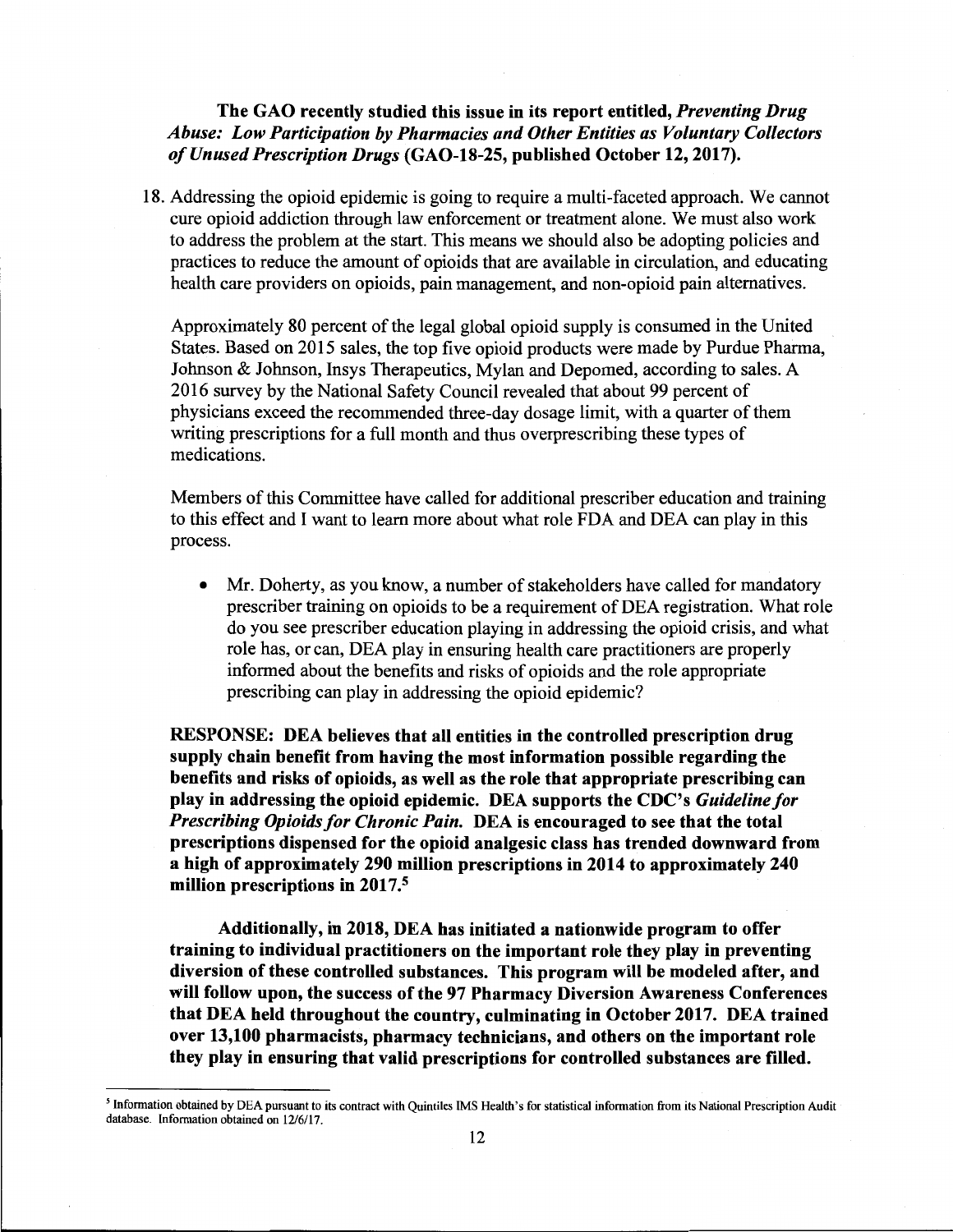19. In 2015, 33,000 Americans died from opioids. According to the CDC, almost half of those deaths were from prescription opioids. *The New York Times* reports that in 2016, overdoses from all drugs was the leading cause of death of people under the age of 50. Drug overdoses now kill more Americans each year than at the height of the HIV epidemic and the worst year for auto accident deaths. The *Times* and drug use experts attribute the sharp rise in all drug overdose deaths to the rise of opioids. What we need to fight this epidemic is continued and reliable long- term investments in prevention, treatment, recovery, and monitoring.

The President's budget proposal for fiscal year 2018, coupled with other administration initiatives, takes several steps back in the fight against opioid addiction, including a cut in funds for SAMHSA. Overall, the President's proposed budget cuts HHS by 16.2 percent, the CDC by 17 percent and NIH by 19 percent. It cuts funding for addiction research, treatment and prevention. Even the White House Office on National Drug Control Policy would take a 95 percent hit.

• Deputy Assistant Administrator Doherty, do you have all of the tools you need to stop the opioid epidemic?

**RESPONSE: With four out of five new heroin initiates reporting that they previously misused prescription pain relievers,<sup>6</sup>the efforts of DEA's Diversion Control Division have never been more critical. The DEA has a wide array of tools to ensure its more than 1. 7 million registrants are in compliance with the CSA. These include outreach to industry, medication disposal, regulatory oversight, administrative actions, civil penalties, and criminal charges, among others. DEA has and will continue to use all available tools to combat the opioid epidemic.** 

### *Outreach to Industry*

**Due to the complexity of DEA's regulatory program, the Diversion Control Division has worked aggressively to improve its communication and cooperation with its more than 1.** 7 **million registrants, who represent medical professionals, pharmaceutical drug manufacturers, and those in the drug supply chain. DEA works with its registrant population by: (1) hosting Pharmacy Diversion Awareness** · **Conferences (PDACs) throughout the country; (2) administering the Distributor Initiative Program with a goal of educating distributors on how to detect and guard against diversion activities; and (3) maintaining an open dialogue with various**  national associations such as the National Association of Boards of Pharmacy (NABP), **American Medical Association (AMA), and Federation of State Medical Boards (FSMB), and other groups to address diversion problems and educate the medical community on improving prescribing practices.<sup>7</sup>As of November 2017, DEA will have hosted 100 PDACs in all 50 states (as well as the District of Colombia and Puerto** 

https ://www.samhsa.gov/ data/sites/ default/files/DR006/DR006/nonmedical-pain-reliever-use-2013 .htm

<sup>&</sup>lt;sup>6</sup> Substance Abuse and Mental Health Services Administration. *Associations of Nonmedical Pain Reliever Use and Initiation of Heroin Use in the United States.* Department of Health and Human Services, August 2013. *available at:* 

 $<sup>7</sup>$  In FY2017 alone, Diversion has participated in 1,407 outreach efforts.</sup>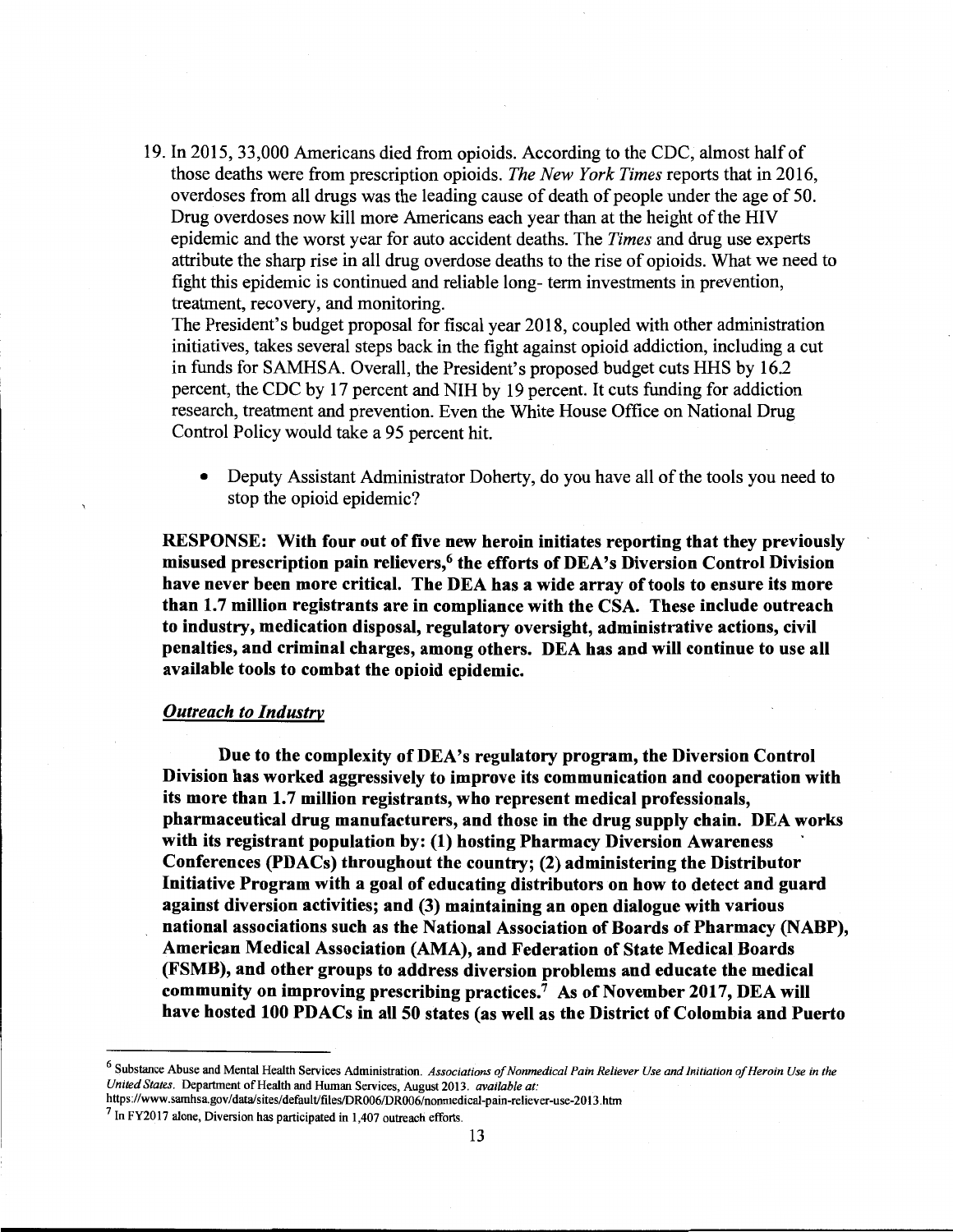Rico) resulting in the training of more than 13,300 pharmacists, pharmacy technicians, and others on the important role they play in ensuring that valid prescriptions for controlled substances are filled. In May 2018, DEA plans to initiate a nationwide program to offer similar training to individual practitioners.

## *Medication Disposal*

On September 9, 2014, DEA issued a final rule, titled "Disposal of Controlled Substances." These regulations implement the Secure and Responsible Drug Disposal Act of 2010 and expand upon the previous methods of disposal by including disposal at drop-boxes in pharmacies and law enforcement agencies, mail-back programs and drug deactivation systems if they render the product irretrievable. Through these regulations, DEA continues to focus its national attention on the issue of the misuse of prescription drugs and related SUDs, and promotes awareness that one source of these drugs is often the home medicine cabinet, as 53% of persons aged 12 or older who misused pain relievers in the past year bought or took the pain relievers from a friend or relative, or that friend or relative gave it to the user for free $8$ . These regulations provide a safe and legal method for the public to dispose of unused or expired CPDs. As of November 30, 2017, 2,948 DEA registrants have become "authorized collectors."

Since 2010, DEA has held its National Drug "Take Back" Initiative (NTBI) to provide a convenient and safe option to dispose of unused, expired and/or unwanted prescription drugs. DEA's most recent NTBI was held on April 25, 2018, which collected another record-setting 949,046 pounds-474.5 tons-of potentially dangerous expired, unused, and unwanted prescription drugs for disposal at more than 5,800 collection sites. As a result of all 15 National Take Back Days, DEA, in conjunction with its state, local, and tribal law enforcement partners, has removed nearly 10 million pounds (4,982 tons) of medications from circulation. The sixteenth National Drug Take Back Day is scheduled for October 2018.

#### *Prescription Drug Monitoring Programs*

PDMPs are state-run electronic database systems used by practitioners, pharmacists, medical and pharmacy boards, and law enforcement, but access varies according to state law. These programs are established through state legislation and are tailored to the specific needs of each state. DEA strongly supports robust PDMPs and encourages medical professionals to use this important tool to detect and prevent doctor shopping and other forms of diversion. Currently, 49 states have an operational PDMP. Missouri will become the 50<sup>th</sup> state to have an operational PDMP, pursuant to the Governor's Executive Order in July 2017. As of August 2017, 24 of

<sup>8</sup> Substance Abuse and Mental Health Services Administration. (2017). Key substance use and mental health indicators in the United States: Results from the 2016 National Survey on Drug Use and Health (HHS Publication No. SMA 17-5044, NSDUH Series H-52). Rockville, MD: Center for Behavioral Health Statistics and Quality, Substance Abuse and Mental Health Services Administration. Retrieved from https://www.samhsa.gov/data/.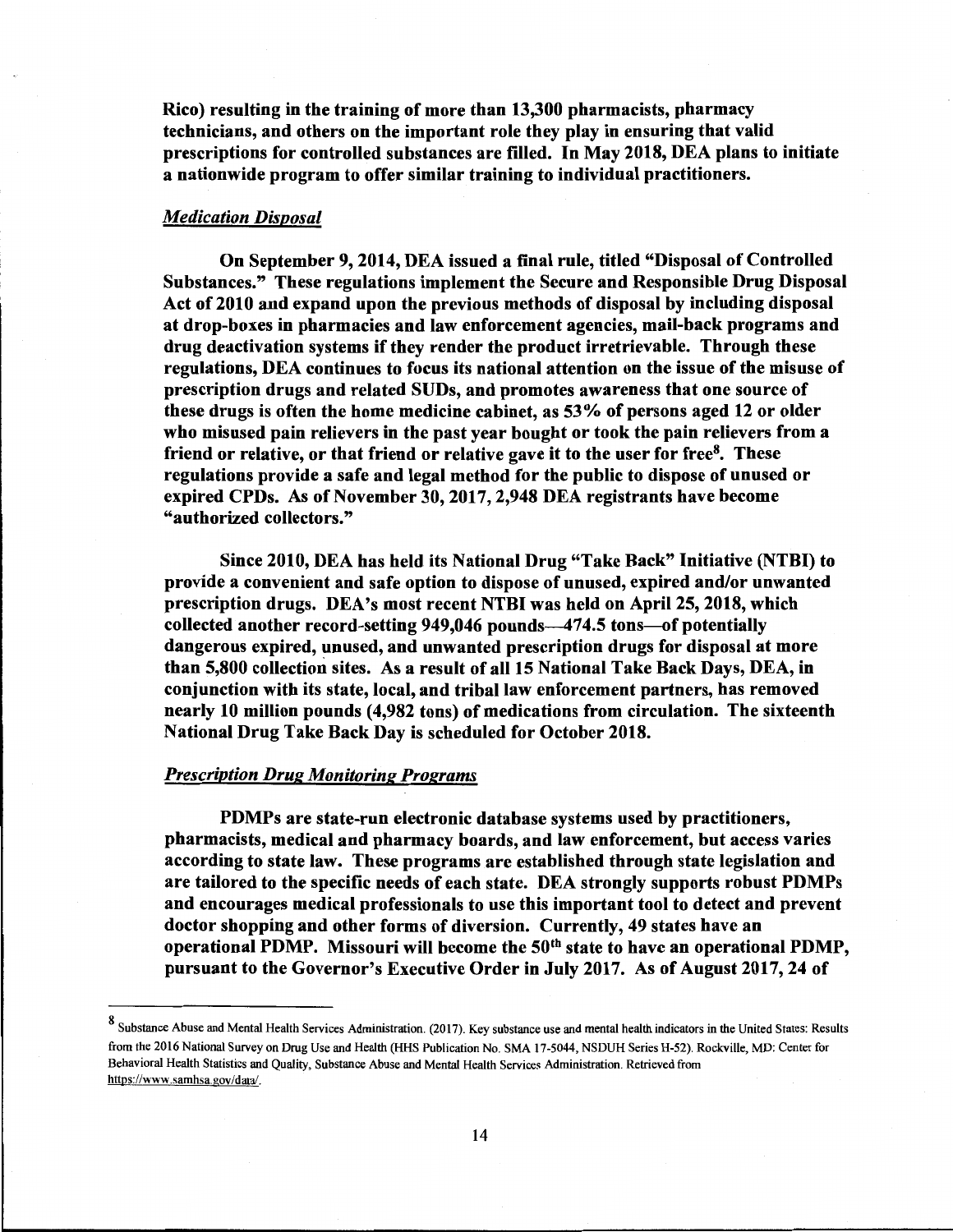these 49 states with operational PDMPs require controlled substance prescribers to use the state's PDMP prior to prescribing a controlled substance in certain circumstances as mandated by each state's legislation. $9\,$  DEA encourages all practitioners and pharmacists to use their state PDMPs.

## *Production Quotas for Schedule II Opioids*

The Diversion Control Division is responsible for setting Aggregate Production Quotas (APQs) every year. These APQs are the "total quantity of each basic class of controlled substance listed in schedule I or II necessary to be manufactured during the following calendar year to provide for the estimated medical, scientific, research, and industrial needs of the United States, for lawful export requirements, and for the establishment and maintenance of reserve stocks. The APQs are determined after consideration of certain statutory factors, described in 21 C.F.R. § 1303.11 (b), which include:

- 1. Total net disposal (e.g. domestic sales, exports, waste) of the substance by all manufacturers during the current and two preceding years;
- 2. Trends in the national rate of net disposal of the substance; total actual ( or estimated) inventories of the substance and of all substances manufactured from that substance, and trends in inventory accumulation;
- 3. Projected demand as indicated by procurement quotas requested in accordance with DEA regulations; and
- 4. Other factors affecting medical, scientific, research, and industrial needs in the United States and lawful export requirements, as the Administrator finds relevant, including changes in the currently accepted medical use in treatment with the class or the substances which are manufactured from it, the economic and physical availability of raw materials for use in manufacturing and for inventory purposes, yield and stability problems, potential disruptions to production (including possible labor strikes), and recent unforeseen emergencies such as floods and fires.

Since 2014, DEA has observed a decline in prescriptions written for certain schedule II opioids. These declines have led to overall reductions in licit demand which, in turn, have directly impacted the factors DEA considers when establishing the APQs for schedule II opioids. In October 2016, DEA announced a 25 percent reduction (or more) in the 2017 APQs for many prescription opioids, including oxycodone, hydrocodone, fentanyl, hydromorphone, and morphine. Hydrocodone was reduced to 66 percent of the previous years' (2016) level. The 2018 APQs result in a nearly 20 percent reduction from the 2017 levels. These reductions include the aforementioned opioids, as well as oxymorphone, codeine, and meperidine. These decreases can be attributed to local, state, and federal agencies creating new partnerships, enforcing current regulations, and issuing updated guidance documents, including the Centers for Disease Control and Prevention's 2016 publication entitled, *CDC Guideline for Prescribing Opioids for Chronic Pain.* In addition, we are

<sup>&</sup>lt;sup>9</sup> PDMP Center of Excellence, Brandeis University. http://www.pdmpassist.org/pdf/Mandatory Query Conditions 20170824.pdf retrieved October 19, 2017.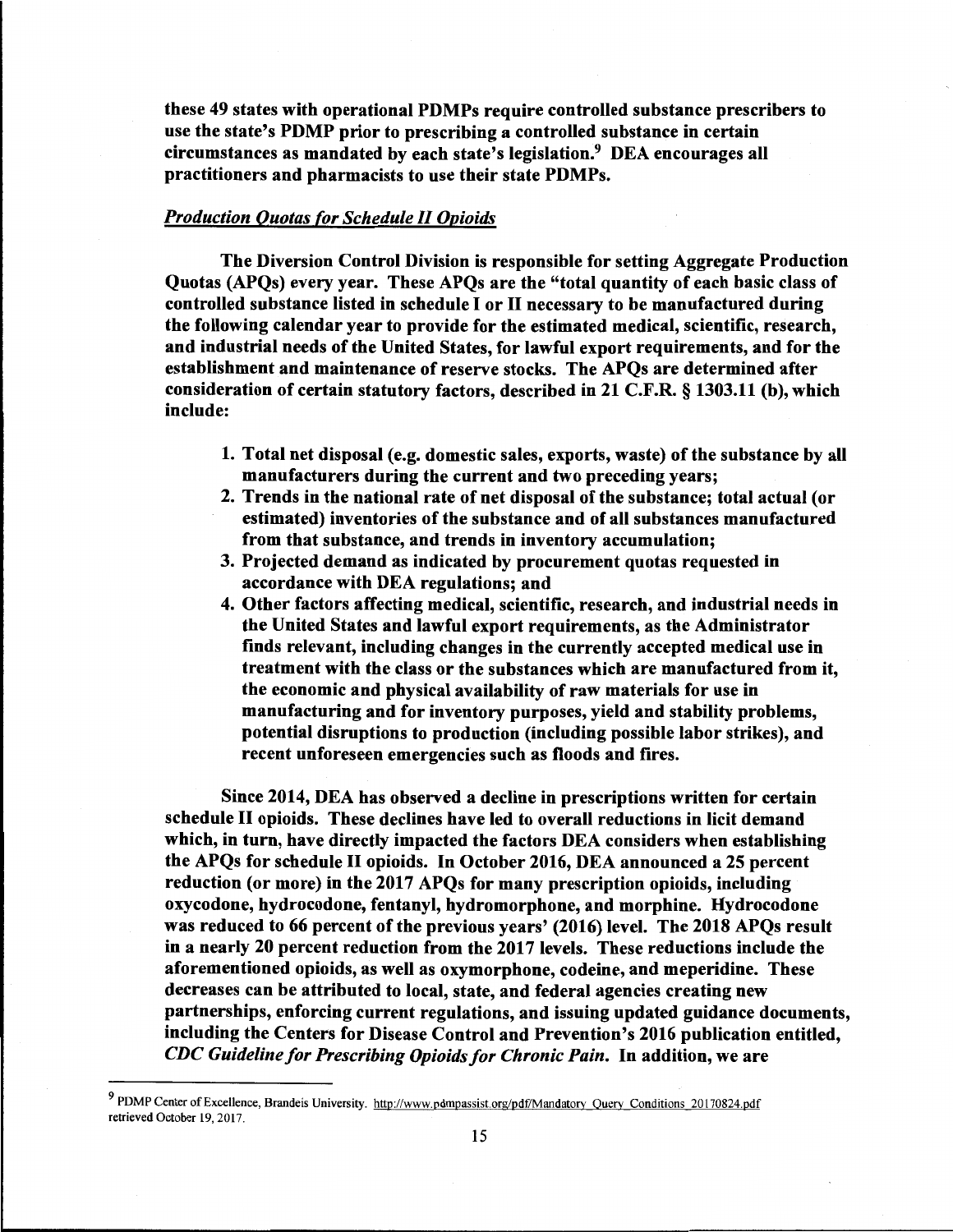encouraged that more states have enacted and enforced laws mandating the use of prescription drug monitoring programs by medical providers and pharmacists which provides prescribers with valuable information to guide their medical decisions.

## *DEA 'S 360 Strategy and Operation Prevention*

To counter the opioid crisis, DEA continues to expand its 360 Strategy, a comprehensive three-pronged approach tackling the cycle of violence and addiction generated by the link between drug cartels, violent gangs, and the rising problem of prescription opioid misuse and heroin use in U.S. cities. The 360 Strategy features: coordinated law enforcement actions against drug cartels and heroin traffickers in specific communities; diversion actions against DEA registrants operating outside the law and long-term engagement with pharmaceutical drug manufacturers, wholesalers, pharmacies, and practitioners; and community outreach through local partnerships that empower communities to take back affected neighborhoods after enforcement actions and prevent the same problems from cropping up again. In 2016, DEA implemented its strategy in: Louisville, Kentucky; Milwaukee, Wisconsin; St. Louis, Missouri and Pittsburgh, Pennsylvania. In 2017, DEA implemented its strategy in Dayton, Ohio; Albuquerque, New Mexico; Charleston, West Virginia and Manchester, New Hampshire. In 2018, DEA is implementing this program in Salt Lake City, Utah; Northern and Southern New Jersey; and Philadelphia, Pennsylvania.

As part of the 360 Strategy, DEA has partnered with Discovery Education, a division of Discovery Communications, to develop and distribute a prescription opioid and heroin education curriculum to middle and high school students, their teachers, and parents. We are calling it *Operation Prevention* and have started nationwide development of this program. Our goal is to educate children about the science of addiction and the true danger of prescription opioids and heroin, and to "kick start" life-saving conversations in the home and classroom. This award-winning program is available at no cost to schools nationwide and includes resources such as standardsaligned lesson plans, interactive student activities, parent resources and more - all available through an online portal. Operation Prevention launched in October 2016 with a virtual field trip, viewed live by more than 200,000 students, in all 50 States and in seven foreign countries. The program has reached more than 1.1 million students to date, will run for at least three consecutive school years (through spring 2019), and will be free for all law enforcement, prevention, treatment, and community groups to use and distribute.

## *Significant Enforcement Efforts*

In addition to the actions of the Diversion Division, DEA continues to aggressively combat the opioid epidemic through a variety of enforcement and partnership efforts. The DEA Special Operations Division (SOD) Heroin/Fentanyl Task Force (HFTF) Working Group consists of several agencies using a joint "whole of government" approach to counter the fentanyl/opioid epidemic in the United States. The HFTF consists of personnel from DEA, U.S. Immigration and Customs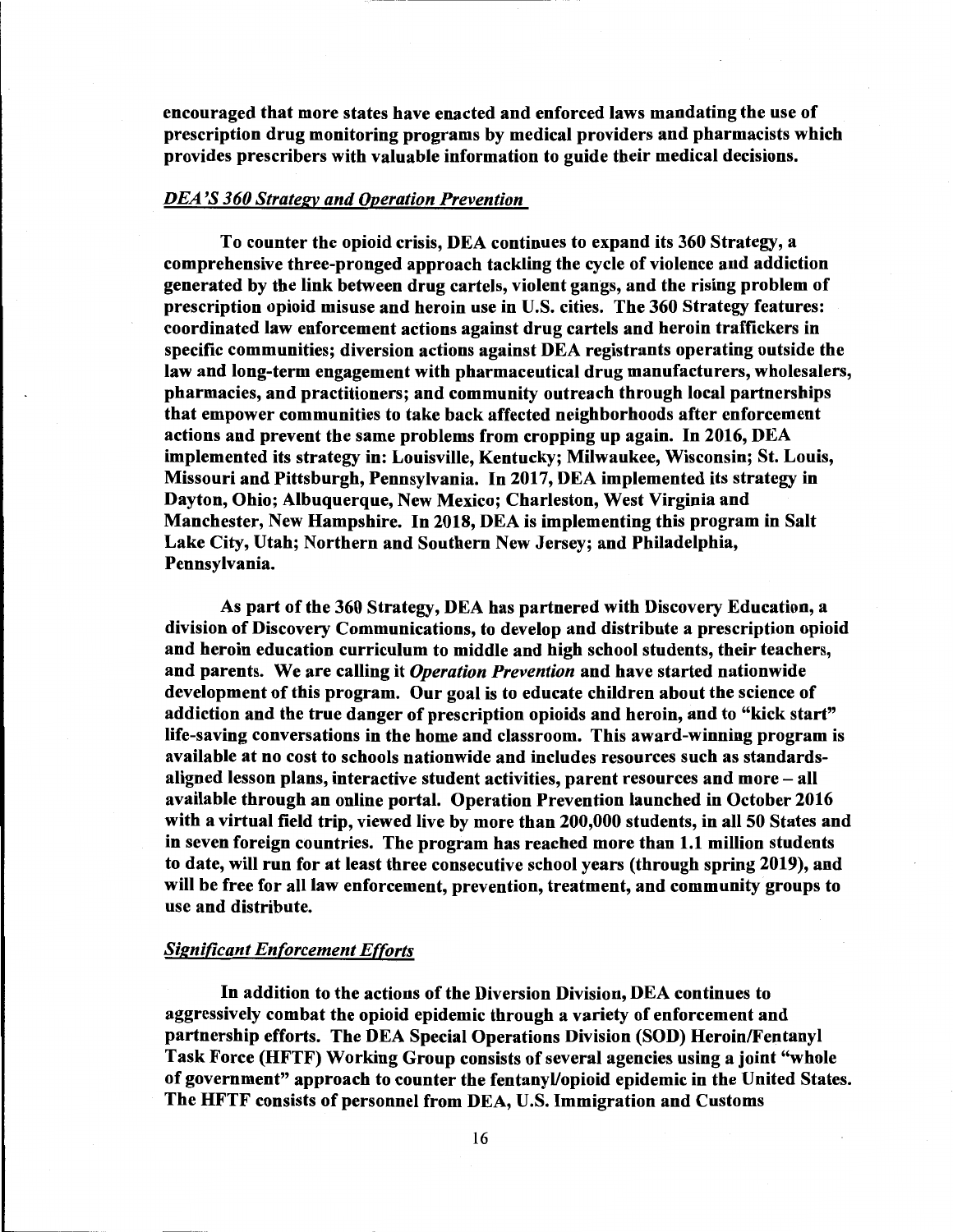Enforcement, Homeland Security Investigations (HSI) and Customs and Border Protection (CBP); supplemented by the FBI and the U.S. Postal Inspection Service. HFTF utilizes every resource available, including support from the multi-agency Organized Crime Drug Enforcement Task Forces (OCDETF) and the OCDETF Fusion Center (OFC), the Department's Criminal Division, the Department of Defense (DOD), the Intelligence Community (IC), and other government entities, and provides field offices from all agencies with valuable support in their respective investigations.

These relationships have led to several large enforcement actions, including two separate OCDETF investigations centered in North Dakota and Southern Mississippi that resulted in the first-ever indictments in September 2017 of two Chinese nationals responsible for the manufacturing, importation, and distribution of fentanyl in the United States. In addition, SOD played an integral role in the July 2017 seizure of the largest criminal marketplace on the Internet, AlphaBay, which operated for over two years on the dark web and was used to sell deadly illegal drugs, stolen and fraudulent identification documents and access devices, counterfeit goods, malware and other computer hacking tools, firearms, and toxic chemicals throughout the world. The international operation to seize AlphaBay's infrastructure was led by the United States and involved cooperation and efforts by law enforcement authorities in Thailand, the Netherlands, Lithuania, Canada, the United Kingdom, and France, as well as the European law enforcement agency Europol. Multiple OCDETF interagency investigations into AlphaBay revealed that numerous vendors sold fentanyl and heroin, and there have been multiple overdose deaths across the country attributed to purchases on the site.

#### *Automated Reporting and Consolidated Orders System (ARCOS) Data*

DEA's Diversion Control Division has also taken numerous steps to examine sales and monitoring processes. For example, Diversion Control utilizes various reports and records to monitor trends or determine anomalous transactions, which can then be developed into investigative leads. A unit within the Diversion Control's Pharmaceutical Investigations Section uses aggregated ARCOS data to identify patterns and trends in the flow of narcotic controlled substances through the closed system of drug distribution. This unit is now proactively preparing quarterly threat assessment reports for each of DEA's 22 Field Divisions to prioritize DEA's limited resources in furtherance of criminal, civil and regulatory investigations. DEA is working collaboratively with a coalition of States Attorneys General to provide nonpublic, law enforcement sensitive ARCOS data to support their active investigations against certain manufacturers and distributors.

## *Diversion Enforcement Actions*

DEA uses a wide array of diversion enforcement tools to ensure its more than 1.7 million registrants are in compliance with the CSA. These include administrative actions, civil penalties, and criminal charges. Within DEA's administrative authorities, there are multiple actions that may lead to an individual or entity having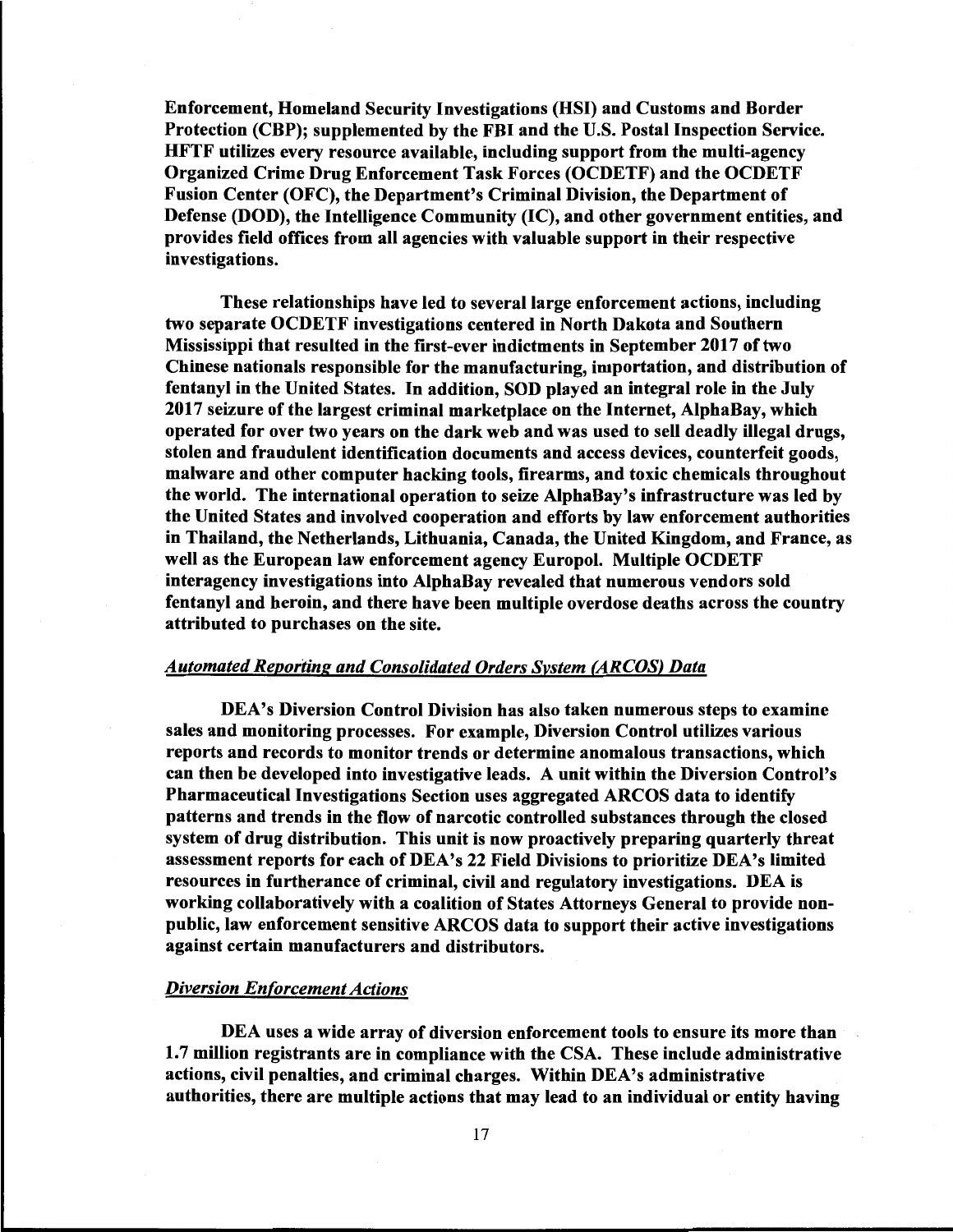a registration revoked, which include orders to show cause (OTSC), immediate suspension orders (ISO), and voluntary surrenders. Upon a registrant surrendering a registration for cause, or DEA obtaining a suspension/revocation of the registration, the registrant can no longer dispense, prescribe or administer controlled substances, which DEA deems to be a success. Since FY 2011, these combined actions result in an average of roughly 980 registration revocations per year. Of the total registration revocations, ISOs have historically made up a small portion, averaging less than three percent annually. Additionally, combined ISO and OTSC actions in 2017 more than doubled since 2014.

Working with the United States Attorneys' Offices, DEA has pursued civil actions against some of the nation's largest drug distributors. Over the last decade, opioid distributors nationwide have paid nearly \$390 million in civil penalties and DEA has entered into Memoranda of Agreement (MOAs) with the distributors to ensure their future compliance. In Fiscal Year 2017, distributors paid more than \$194 million in civil penalties, which is more than the previous seven years combined ( close to \$148 million).

Since 2010, DEA has re-prioritized its criminal investigators and embedded them with diversion investigators into enforcement groups called tactical diversion squads (TDS). TDSs investigate suspected violations of the CSA and other federal and state statutes pertaining to the diversion of controlled substance pharmaceuticals and listed chemicals. These unique groups combine the skill sets of Special Agents, Diversion Investigators, and a variety of state and local law enforcement agencies. They are dedicated solely towards investigating, disrupting, and dismantling those individuals or organizations involved in diversion schemes (e.g., "doctor shoppers," prescription forgery rings, and DEA registrants who knowingly divert controlled substance pharmaceuticals). Between March 2011 and present, DEA increased the number of operational TDSs from 37 to 77. In addition, DEA established two mobile TDS groups that can deploy quickly to "hot spots" in furtherance of the Diversion Control Program's mission. For example, one mobile TDS team recently deployed to Charleston and Clarksburg, West Virginia. Each of these groups focuses primarily on criminal enforcement and the results of their work often lead DEA registrants to surrender their DEA registration for cause. Over the last seven years, these TDS groups have initiated an average of more than 1,500 cases per year and made an average of more than 2,000 arrests per year.

#### *Supporting Effective Drug Treatment*

Additionally, DEA plays a role in supporting effective drug treatment of persons with opioid use disorders through providing waivers and certifications to physicians, physician assistants, and nurse practitioners to dispense/administer medications approved by the FDA for addiction treatment - buprenorphine, naltrexone, and methadone in certain settings.

20. How will the DEA allocate its 3.7 percent boost in funding in the President's budget proposal to fight the opioid epidemic?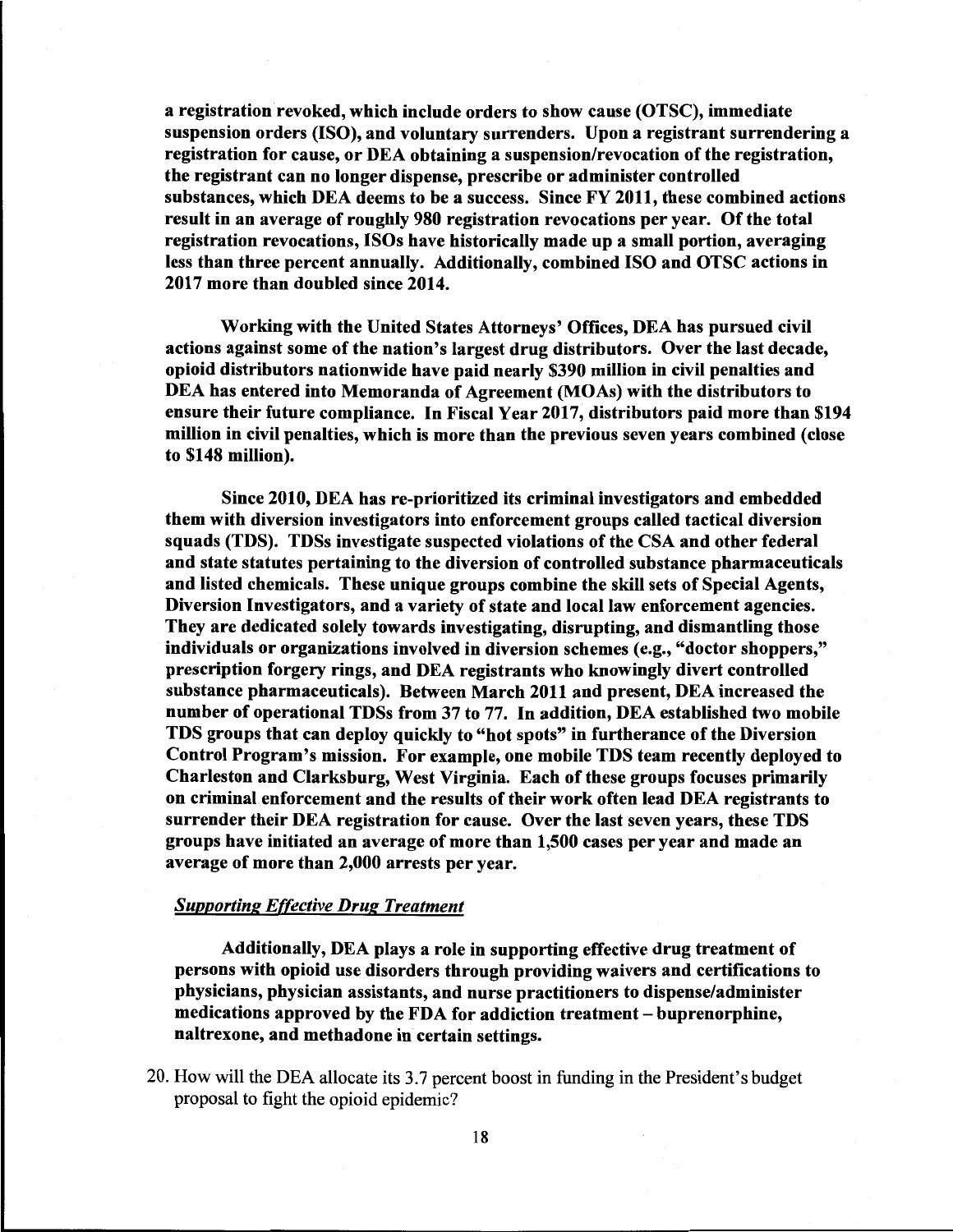**RESPONSE: DEA appreciates the U.S. House of Representatives mark of the FY 2018 budget, which is consistent with the President's budget request. DEA has developed proposals that identify priorities that focus on anticipated program needs and that will allow DEA to continue to target the most significant drug trafficking threats including CPOTs, PTOs, and other significant DTOs. The FY 2018 President's Budget request will provide DEA resources to build upon our success and to continue to address the scourge of heroin and controlled prescription drug abuse. Enhancement requests include the following:** 

- **1. Heroin Enforcement: \$8.5 million in support of coordinated Law Enforcement actions that aim to sever the ties between cartels and the violent gangs which supply deadly opioids to our communities.**
- **2. Transnational Organized Crime: \$6.5 million for investigative activities focusing on the TCOs responsible for large quantities of drugs arriving in U.S. cities. DEA will enhance overseas investigative capabilities and the Sensitive Investigative Units (SIU) Program.**
- **3. Violent and Gun-Related Crime Reduction Task Force: \$5.9 million to tackle the violence generated by drug cartels and street gangs. DEA appreciates the U.S. House of Representatives mark of the FY2018 budget, which is consistent with the President's budget request. This request includes \$21 million to combat the opioid epidemic and violent crime (10 agents) in support of the disruption and dismantlement of the individuals and organizations responsible for the illicit manufacture and distribution of pharmaceutical controlled substances in violation of the CSA.**
- **4. Opioid Training, Enforcement, and Drug Disposal: \$20 million in support of actions against individuals and organizations operating outside the law. Additionally, long-term education and training engagements with pharmaceutical drug manufacturers, wholesalers, pharmacies, and practitioners will be conducted.**
- **5. Diversion Investigators and Tactical Diversion Squads: \$9;4 million will provide 55 positions (to include 10 Special Agents and 28 Diversion Investigators) to create new and enhance current Diversion Groups while solidifying existing TDSs to conduct criminal enforcement activities involved in diversion schemes (i.e. pill mills, prescription forgery rings, and rogue internet pharmacies).**
- 21. Opioid addiction is not a new problem. Misuse of and addiction to pharmaceuticals has existed for centuries, ever since morphine was heralded in the 1850s as a solution to our opium addiction problem- until it, in turn, morphine became a larger problem, as did heroin, and then methadone. Today, we understand the importance of pain relieving agents, but as my constituents continue to perish at alarming rates due to these drugs, we need to be working together to address the crisis. The public and private sectors can and should work together to swiftly address the opioid epidemic. The Reagan-Udall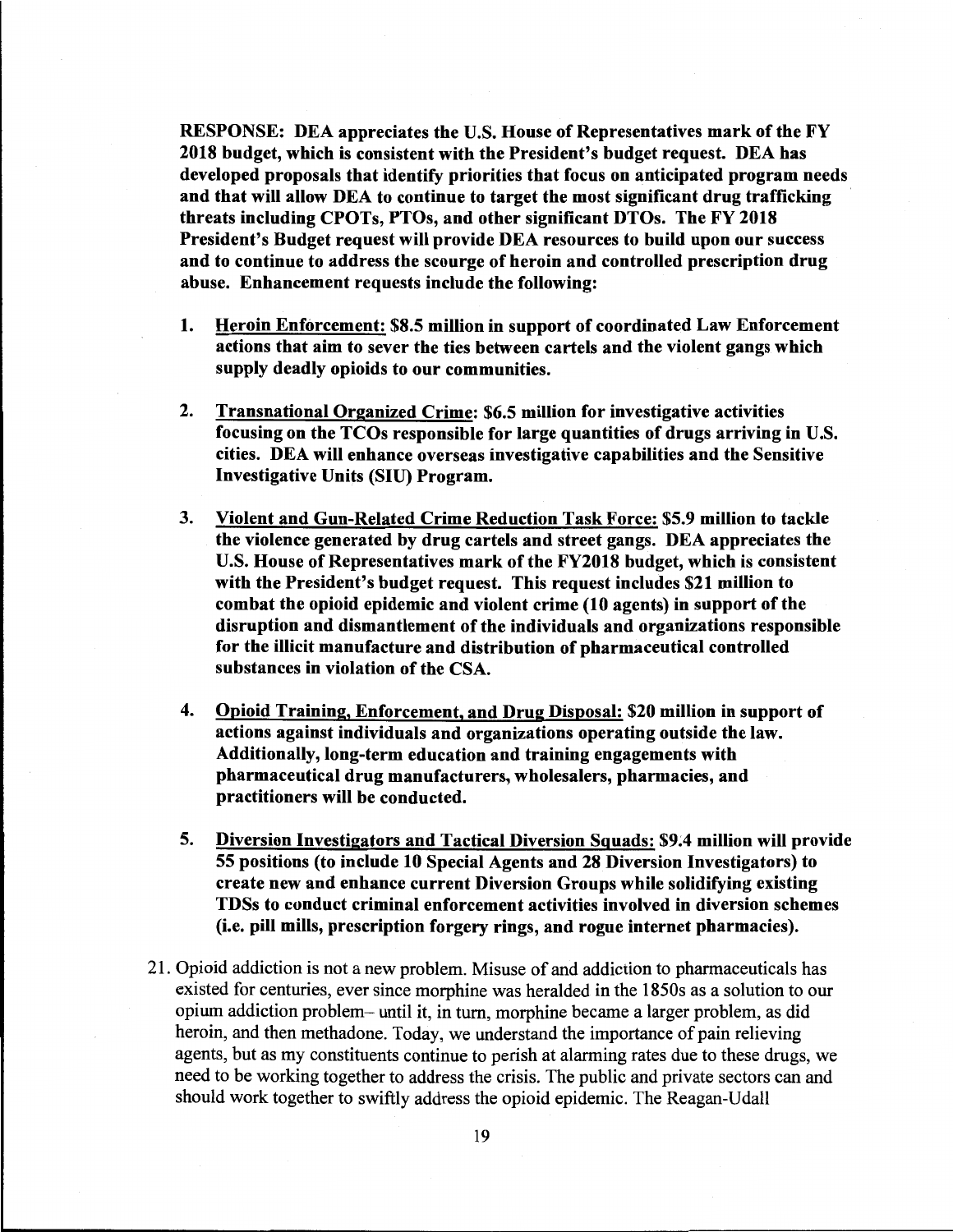Foundation for the FDA is an independent  $501(c)(3)$  not-for-profit organization created by Congress for the purpose of advancing regulatory science that is necessary to helping the FDA accomplish its mission. The Foundation was created by Congress in the Food and Drug Administration Amendments Act of 2007 (FDAAA) to address regulatory science challenges of the 21st century. The central focus of the Foundation is to assist in the creation of new, applied scientific knowledge, tools, standards, and approaches the FDA needs to evaluate products more effectively, predictably, and efficiently, and thereby enhance the agency's ability to protect and promote the health of the American public.

• Understanding what we know now about this issue, what further information or support do you need from pharmaceutical manufacturers to more aggressively combat this crisis?

**RESPONSE: As the U.S. Food and Drug Administration (FDA) is the agency with a regulatory obligation to ensure that only safe and effective drugs are approved for marketing in the United States, DEA respectfully defers to the FDA on what additional measures pharmaceutical manufacturers should take to address the opioid epidemic.** 

22. Stopping the flow of opioids into the U.S. will require a decrease in demand. People who are at highest risk of overdose use prescription opioids nonmedically for 200 or more days a year. These highest-risk users are approximately four times more likely than the average user to buy the drugs from a dealer or other stranger. From a supply perspective, the ways for illicit opioids and heroin to enter the U.S. are ever-changing and creative, driven by the rise of e-commerce and outpacing our current abilities to monitor what enters across our borders.

Opioids and heroin illicitly enter the U.S. through the U.S. Postal Service and traditional drug smuggling channels. Illicit synthetics are largely manufactured in China and smuggled into the United States via traditional channels and through the U.S. Postal Service. Fentanyl is a synthetic opioid that Americans can order online through illicit drug marketplaces. Online ordering of counterfeit prescription drugs is possible via e-commerce websites and through dark web markets on the Tor network. Because fentanyl is potent, it is easy to hide in letters and small packages that are sent by post. Overseas labs in China are mass-producing fentanyl and fentanyl-related compounds and marketing them to drug trafficking groups in Mexico, Canada, and the United States. Mexico often serves as a transshipment point for fentanyls shipped from China. In 2017, fentanyl is being trafficked through Mexico into the U.S. alongside heroin and cocaine, though it is largely produced in Asia. Customs and Border Protection officers search packages entering the U.S. through the John F. Kennedy International Airport mail center for fentanyl and other synthetic opioids using an old X-ray machine, a borrowed handheld laser that can peek into packages, and a dog trained to detect fentanyl. In fiscal year 2016, the CBP team at JFK airport seized seven fentanyl packages. This year, they have seized 64 as of September 17, 2017.

Not all illicit synthetics enter the U.S. from other countries. A DEA intelligence brief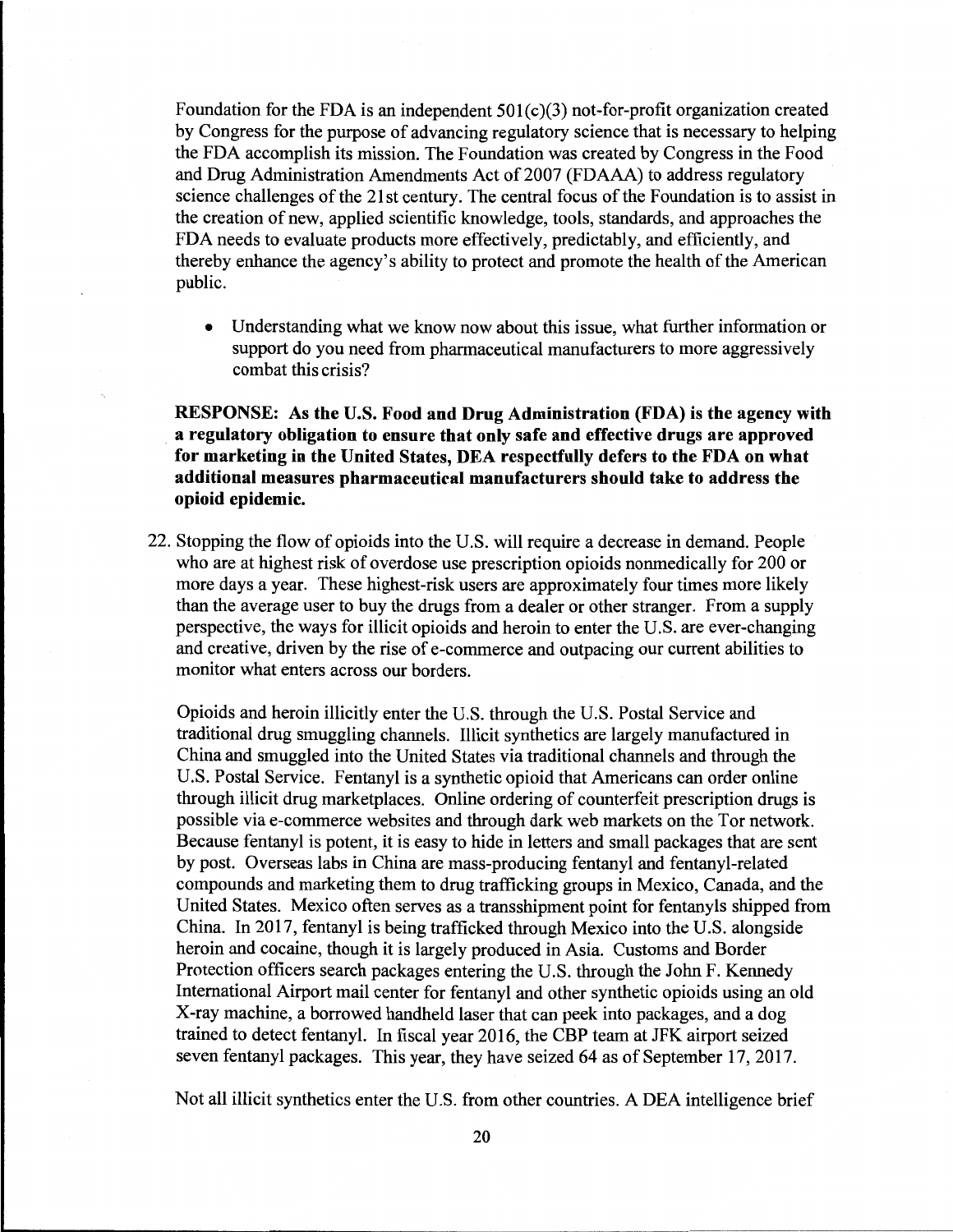published in July 2016 noted that people within the U.S. are also making and selling fentanyl pills. In January 2016, DEA agents seized 6,000 fentanyl pills made to look like oxycodone from a dealer who was manufacturing them in his New York residence. A similar pill pressing operation was discovered in Los Angeles in March 2016.

Heroin consumed in the U.S. comes mainly from Afghanistan and Mexico, according to the UN's International Narcotics Control Board (INCB). As much as 94 percent of the heroin entering America comes from Mexico, estimated William R. Brownfield, assistant secretary of the Bureau of International Narcotics and Law Enforcement Affairs.

• Why can't the U.S. stop and dramatically reduce trafficking of opioids and heroin into the U.S.?

**RESPONSE: DEA is diligently working by taking a whole of government approach with our federal partners to reduce the trafficking of opioids and heroin into the United States. There are many current initiatives aimed at combatting this problem, some of which are listed below.** 

### *Significant Enforcement Efforts*

**The DEA Special Operations Division (SOD) Heroin/Fentanyl Task Force (HFTF) Working Group consists of several agencies using a joint "whole of government" approach to counter the fentanyl/opioid epidemic in the United States. The HFTF consists of personnel from DEA, U.S. Immigration and Customs Enforcement Homeland Security Investigations (HSI) and Customs and Border Protection (CBP); supplemented by the FBI and the U.S. Postal Inspection Service. HFTF utilizes every resource available, including support from the multi-agency Organized Crime Drug Enforcement Task Forces (OCDETF) and the OCDETF Fusion Center (OFC), the Department's Criminal Division, the Department of Defense (DOD), the Intelligence Community (IC) and other government entities, and provides field offices from all agencies with valuable support in their respective investigations.** 

The HFTF mission aims to:

- Identify, target, and dismantle command and control networks of national and international fentanyl and New Psychoactive Substances (NPS) trafficking organizations.
- Provide case coordination and de-confliction on all domestic and foreign investigations to ensure that multi-jurisdictional, multi-national, and multiagency investigations and prosecutions have the greatest impact on targeted organizations.
- Provide direct and dynamic operational and investigative support for domestic and foreign field offices for all agencies.
- Identify new foreign and domestic trafficking, manufacturing, importation, production and financial trends utilized by criminal enterprises.
- Analyze raw intelligence and documented evidence from multiple resources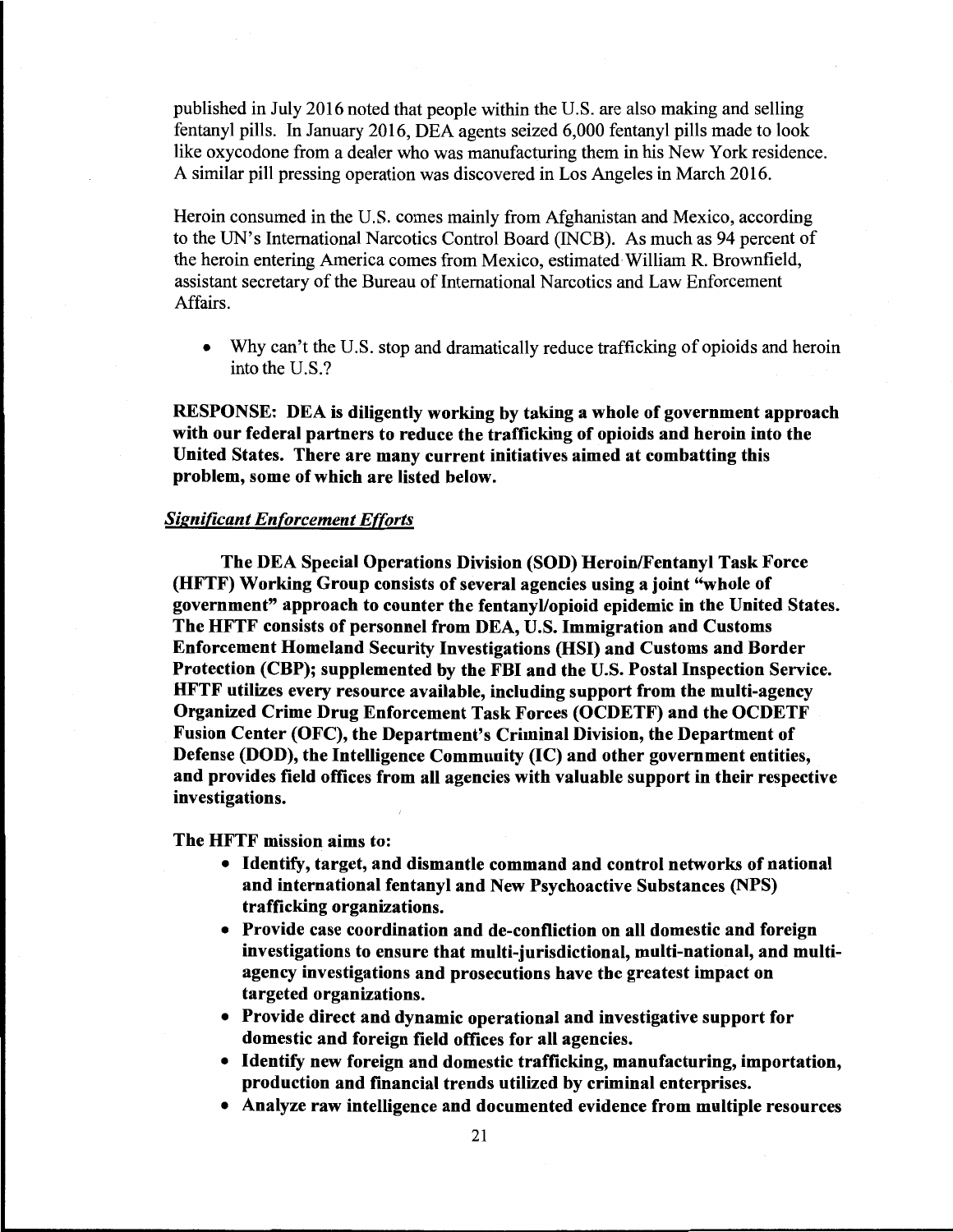to develop actionable leads on viable target(s) involved in possible illicit pill production and/or distribution networks.

- Educate overall awareness, handling, trafficking trends, investigative techniques and safety to domestic and foreign field offices for all law enforcement, **DOD,** IC and governmental agencies.
- Facilitate, coordinate and educate judicial districts during prosecutions of fentanyl and other NPS related cases.

## *AlphaBay "Dark Market" Shutdown*

In July 2017, the Department announced the seizure of the largest criminal marketplace on the Internet, AlphaBay, which operated for over two years on the dark web and was used to sell deadly illegal drugs, stolen and fraudulent identification documents and access devices, counterfeit goods, malware and other computer hacking tools, firearms, and toxic chemicals throughout the world. The international operation to seize AlphaBay's infrastructure was led by the United States and involved cooperation and efforts by law enforcement authorities in Thailand, the Netherlands, Lithuania, Canada, the United Kingdom, and France, as well as the European law enforcement agency Europol. Multiple OCDETF interagency investigations into AlphaBay revealed that numerous vendors sold fentanyl and heroin, and there have been multiple overdose deaths across the country attributed to purchases on the site.

#### *Mexico: Partnership to Reduce Supply of Illicit-Narcotics*

DEA, through its partnership with the U.S. Department of State, helps Mexican government officials to improve capacity to interdict and seize illicit narcotics. DEA routinely engages with Mexico through the bilateral drug policy working group with the Office of the Attorney General **(PGR)** in Mexico City. These efforts were instrumental in constructive policy changes such as Mexico's decision to schedule the two primary fentanyl precursors, ANPP and NPP in mid- . 2017.

#### *China: Government Action and Cooperation*

DEA, through its leadership in the United States and its country office in Beijing, has maintained an ongoing relationship with government officials of the People's Republic of China for years, and has been able to leverage this relationship to combat the rising threat from NPSs and their precursors. Engagement has been occurring at the leadership level through interagency working groups that operate under the U.S.-China Joint Liaison Group **(JLG)** framework co-chaired by the Department of State's Bureau of International Narcotics and Law Enforcement Affairs, DEA, and **DHS,** including the Counternarcotics Working Group led by the Department of Justice, and the Bilateral Drug Intelligence Working Group led by DEA.

On March 1, 2017, China's National Narcotics Control Commission announced scheduling controls against four fentanyl-class substances: carfentanil;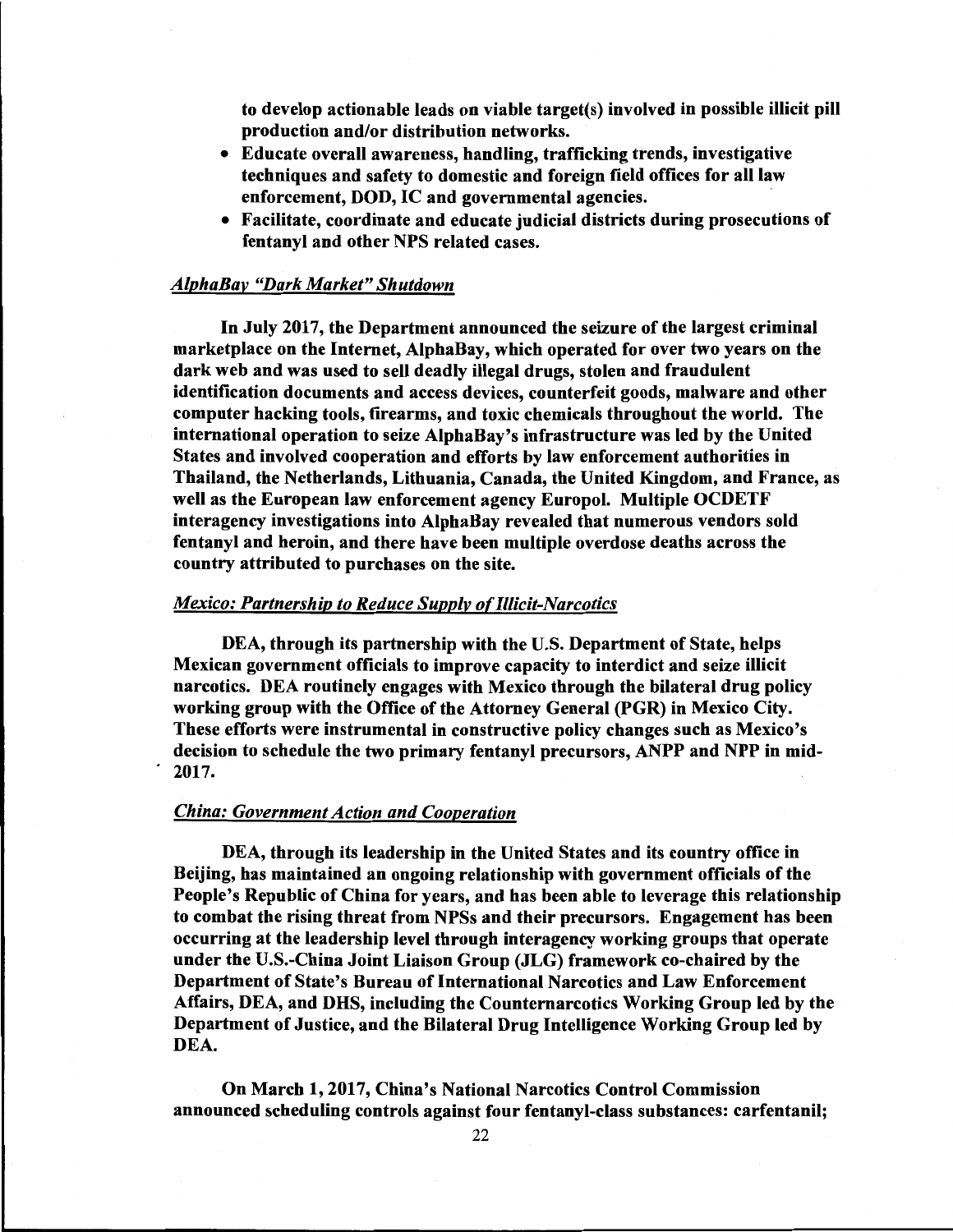furanyl fentanyl; valeryl fentanyl; and, acryl fentanyl. This announcement was the culmination of ongoing collaboration between DEA and the Government of China, and reaffirms an expanding collaborative commitment to countering illicit fentanyl.

Over the past year, DEA and Chinese officials have met regularly to discuss mutual interests and shared responsibilities in countering the threat from fentanyl class substances. Representatives from the China National Narcotics Laboratory, the Narcotics Control Bureau, and the Ministry of Public Security met with DEA (along with Department of Justice and Department of Homeland Security) officials to exchange information on emerging substances' scientific data, trafficking trends, and sample exchanges. This continued dialogue is anticipated to foster a bilateral information exchange related, but not limited to, the identification of new substances of abuse that may then be considered for national control. The meeting also deepened professional contacts between relevant technical and legal experts.

A key moment in enhanced cooperation on synthetic drugs came in October 2015, when, following similar discussions, China decided to implement domestic controls on 116 NPS, which included a number of fentanyl analogues, and streamlined its procedures to control additional substances with no known medicinal use. In total, China has scheduled 138 different NPS, including 128 since October 2015.

Finally, as this threat has increased, law enforcement cooperation at the street level has been very productive, particularly on fentanyl cases. DEA will continue to collaborate with the Government of the People's Republic of China as the threat from fentanyl continues to evolve.

#### *Class Wide Scheduling o{Fentanyls*

As stated in previous responses, the Department of Justice and DEA announced on November 9, 2017, that DEA intended to take immediate action against the flow of illicit fentanyl analogues into this country and the alarming increase in overdose deaths linked to synthetic opioids by scheduling all fentanylrelated substances on an emergency basis. The "notice of intent" was published in the Federal Register on December 29, 2017. The final order was published in the Federal Register on February 6, 2018, and made effective on that date. Pursuant to this final order, anyone who possesses, imports, distributes, or manufactures any illicit fentanyl analogue will be subject to criminal prosecution in the same manner as for fentanyl and other controlled substances. This scheduling action will make it easier for federal prosecutors and agents to prosecute traffickers of all forms of fentanyl-related substances.

23. If Congress was to allow for international drug importation writ large, does that have the potential to impact either positively or negatively the ability for nefarious actors to increase illegal opioid trafficking in the US?

RESPONSE: Any such authorization would require changes to the CSA and DEA